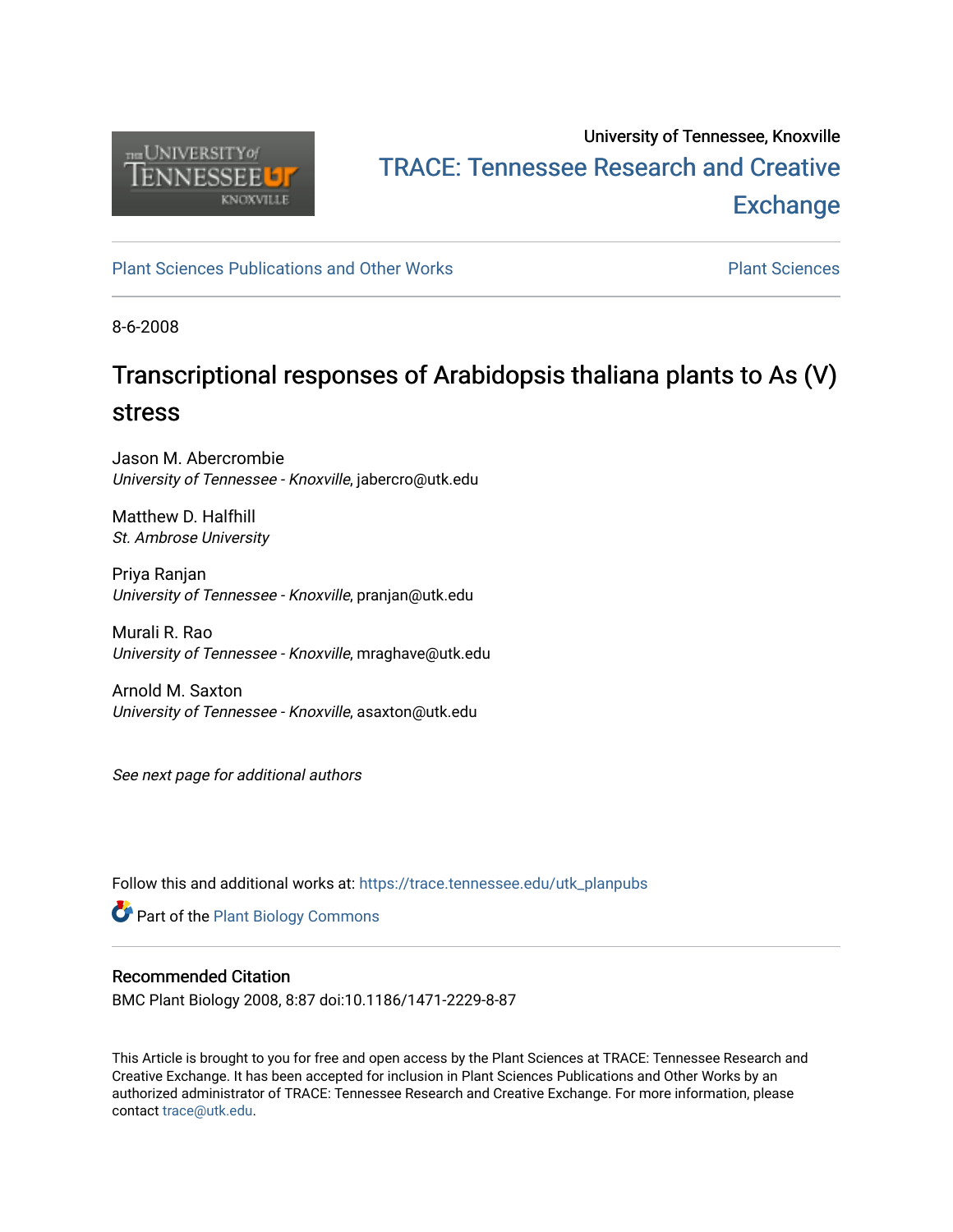# Authors

Jason M. Abercrombie, Matthew D. Halfhill, Priya Ranjan, Murali R. Rao, Arnold M. Saxton, Joshua S. Yuan, and Neal Stewart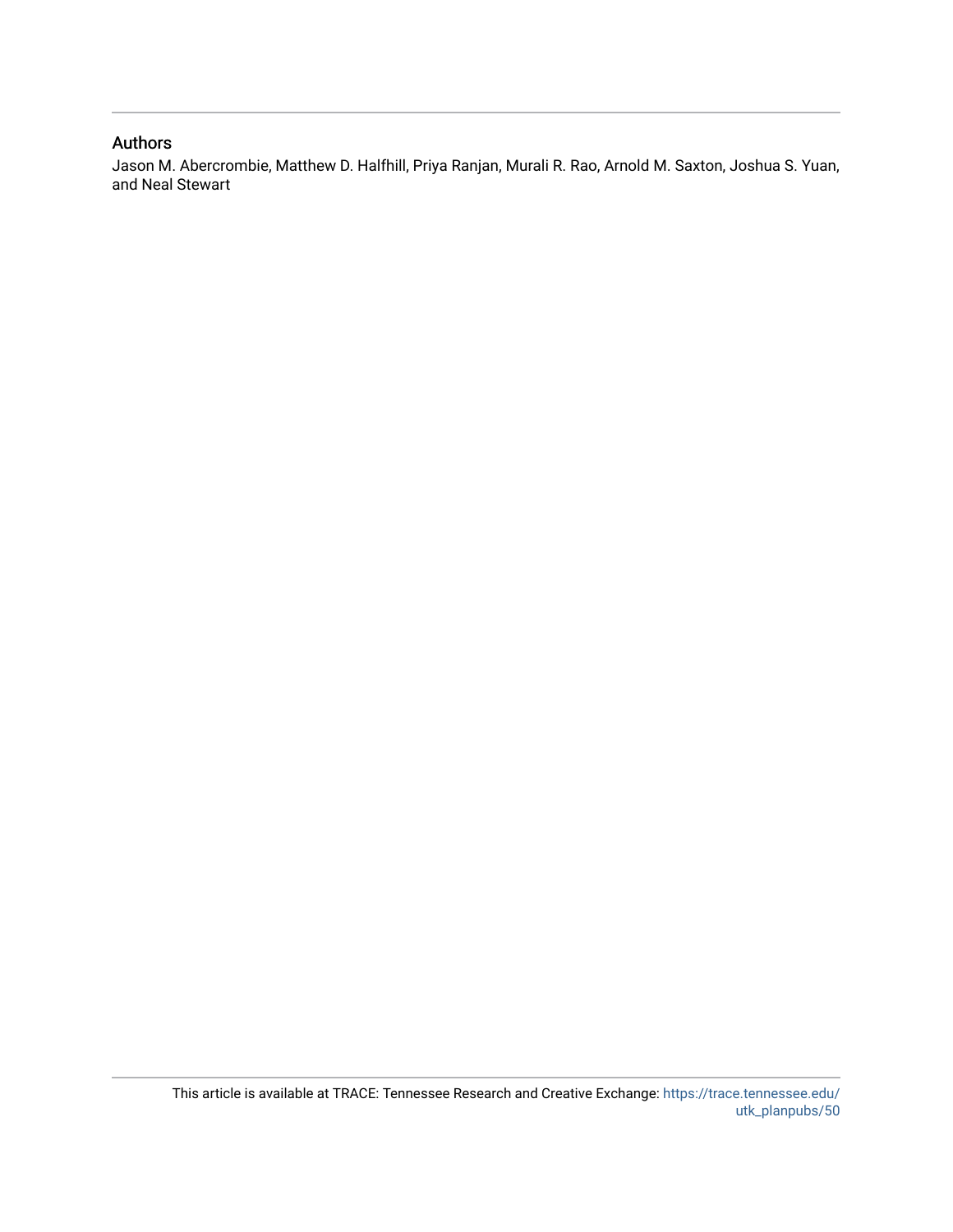# Research article **[Open Access](http://www.biomedcentral.com/info/about/charter/)**

# **Transcriptional responses of** *Arabidopsis thaliana* **plants to As (V) stress**

Jason M Abercrombie<sup>1</sup>, Matthew D Halfhill<sup>2</sup>, Priya Ranjan<sup>1</sup>, Murali R Rao<sup>1</sup>, Arnold M Saxton<sup>3</sup>, Joshua S Yuan<sup>1</sup> and C Neal Stewart Jr<sup>\*1</sup>

Address: 1Department of Plant Sciences, University of Tennessee, 2431 Joe Johnson Blvd., Knoxville, TN 37996-4561, USA, 2Biology Department, St. Ambrose University, 518 West Locust St., Davenport, IA 52803, USA and 3Department of Animal Science, University of Tennessee, 2505 River Dr., Knoxville, TN 37996-4561, USA

Email: Jason M Abercrombie - jabercro@utk.edu; Matthew D Halfhill - HalfhillMatthewD@sau.edu; Priya Ranjan - pranjan@utk.edu; Murali R Rao - mraghave@utk.edu; Arnold M Saxton - asaxton@utk.edu; Joshua S Yuan - syuan@utk.edu; C Neal Stewart\* - nealstewart@utk.edu

\* Corresponding author

Published: 6 August 2008

*BMC Plant Biology* 2008, **8**:87 doi:10.1186/1471-2229-8-87

[This article is available from: http://www.biomedcentral.com/1471-2229/8/87](http://www.biomedcentral.com/1471-2229/8/87)

© 2008 Abercrombie et al; licensee BioMed Central Ltd.

This is an Open Access article distributed under the terms of the Creative Commons Attribution License [\(http://creativecommons.org/licenses/by/2.0\)](http://creativecommons.org/licenses/by/2.0), which permits unrestricted use, distribution, and reproduction in any medium, provided the original work is properly cited.

Received: 16 October 2007 Accepted: 6 August 2008

#### **Abstract**

**Background:** Arsenic is toxic to plants and a common environmental pollutant. There is a strong chemical similarity between arsenate [As (V)] and phosphate (Pi). Whole genome oligonucleotide microarrays were employed to investigate the transcriptional responses of *Arabidopsis thaliana* plants to As (V) stress.

**Results:** Antioxidant-related genes (i.e. coding for superoxide dismutases and peroxidases) play prominent roles in response to arsenate. The microarray experiment revealed induction of chloroplast Cu/Zn superoxide dismutase (SOD) (at2g28190), Cu/Zn SOD (at1g08830), as well as an SOD copper chaperone (at1g12520). On the other hand, Fe SODs were strongly repressed in response to As (V) stress. Non-parametric rank product statistics were used to detect differentially expressed genes. Arsenate stress resulted in the repression of numerous genes known to be induced by phosphate starvation. These observations were confirmed with qRT-PCR and SOD activity assays.

**Conclusion:** Microarray data suggest that As (V) induces genes involved in response to oxidative stress and represses transcription of genes induced by phosphate starvation. This study implicates As (V) as a phosphate mimic in the cell by repressing genes normally induced when available phosphate is scarce. Most importantly, these data reveal that arsenate stress affects the expression of several genes with little or unknown biological functions, thereby providing new putative gene targets for future research.

#### **Background**

Arsenic (As) is a toxic metalloid found ubiquitously in the environment [1] and is classified as a human carcinogen [2]. Currently, the US Environmental Protection Agency declares arsenic as the highest priority hazardous substance found at contaminated sites in the United States (see Availability and requirements section for URL). Naturally high levels of arsenic in drinking water have caused major human health problems in the United States, China, Argentina, Taiwan, and most notably in Bangla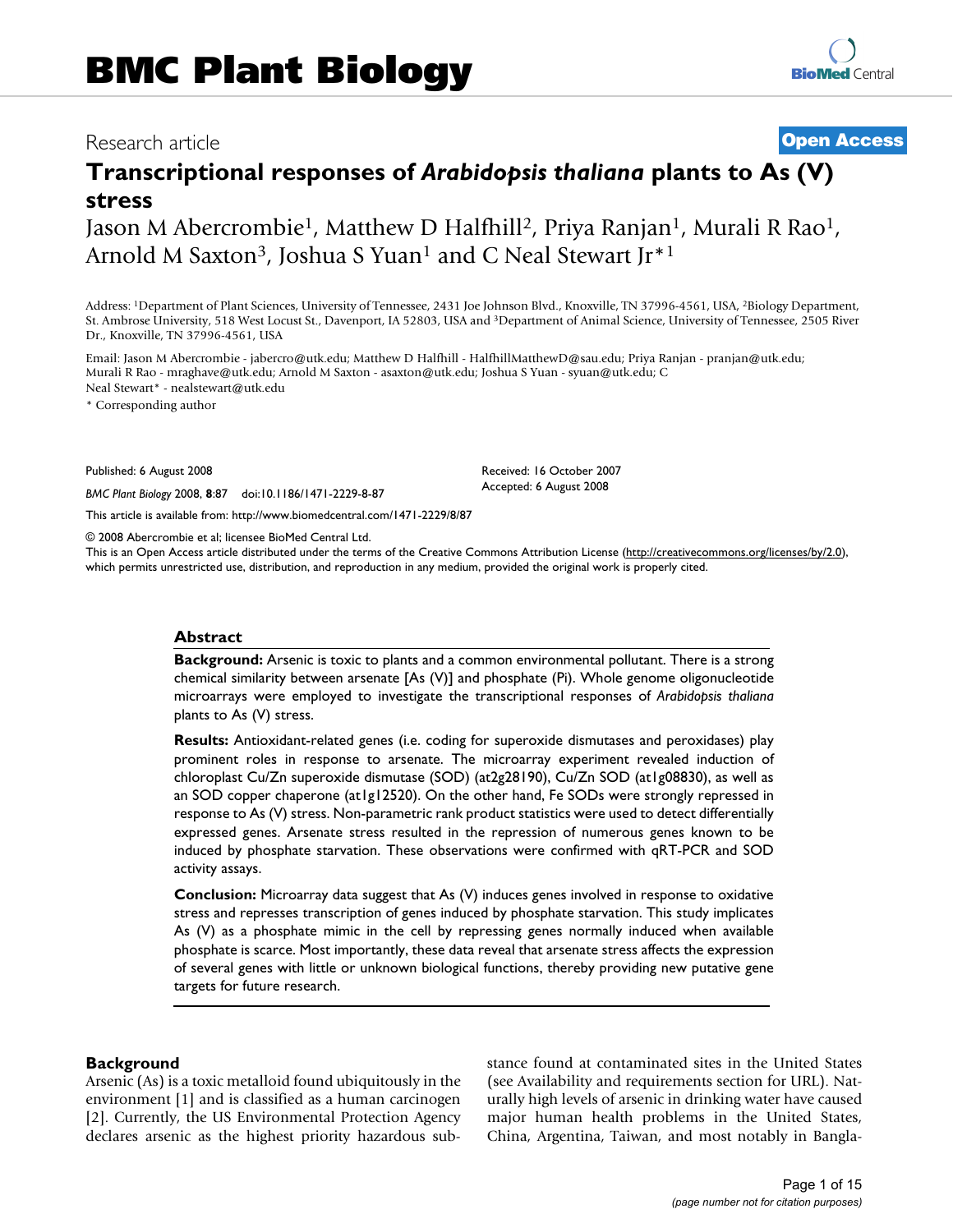desh and India where tens of millions of people have been affected [3,4]. Arsenic is highly toxic at low concentrations, therefore drinking water safety standards were lowered from 50 to 10  $\mu$ g/L in the U.S. [5].

Plants typically encounter arsenic in the anionic forms of arsenate [As (V)] and arsenite [As (III)], both of which have different cytotoxic effects [\[6\]](#page-15-0). As (III) reacts with the sulfhydryl groups of enzymes and proteins, thereby inhibiting cellular function and resulting in death [7]. Alternatively, As (V) is an analog of the macronutrient phosphate, so it competes with phosphate for uptake in the roots, as well as in the cytoplasm where it might disrupt metabolism by replacing phosphate in ATP to form unstable ADP-As [8]. Once taken up by the roots, arsenate is reduced to a more highly toxic species, arsenite, which is subsequently detoxified via soluble thiols such as glutathione and/or phytochelatins (PCs) and transported for vacuolar sequestration [9]. PCs are low molecular weight thiolate peptides of the general structure (γ-Glu-Cys)*n*-Gly (*n* = 2–11) and are synthesized from glutathione by the constitutively present phytochelatin synthase [10]. Both arsenate and arsenite efficiently induce the production of PCs in plants [11], however it is believed since arsenate has no affinity for the sulfhydryl groups in PCs, As (V) is reduced in the cytoplasm, resulting in As(III)-PC complexes [\[6\]](#page-15-0). Glutathione and PCs have been reported to form As(III)-tris-thiolate complexes in *Brassica juncea* upon exposure to As $(V)$  [9]. Therefore, PC synthesis causes a depletion of cellular glutathione, resulting in a decreased capacity to quench reactive oxygen species (ROS) [12].

Phytoremediation has emerged as an alternative technology for removing toxic metals from contaminated soils and groundwater. The potential for phytoremediation to be an effective means of removing arsenic from contaminated sites has been demonstrated in hyperaccumulators of the *Pteris* genus [[13-](#page-15-1)15] and may be enhanced by a better understanding of plant transcriptional responses to arsenic. Many plant studies have demonstrated the direct involvement of thiol-containing molecules (glutathione, phytochelatins, etc.) in arsenic detoxification, however more robust approaches (i.e. microarrays) should help clarify how arsenic affects plant physiological processes on a global scale. The goals of our study were to test our hypothesis that many genes would be differentially expressed in response to arsenate stress and to identify genes as putative players in As (V) detoxification using Arabidopsis as a model. In this paper, we investigate the transcriptional responses to As (V) in *Arabidopsis thaliana* using oligonucleotide microarrays. Our results demonstrate that As (V) stress strongly induces Cu/Zn superoxide dismutase (SOD) activity, but represses the production of Fe SODs. Our microarray data also suggest the involvement of other antioxidant genes, various transcription factors, tonoplast proteins, and proteins associated with cell wall growth. Of particular interest, we report that As (V) stress represses numerous genes induced by Pi starvation. We discuss the physiological implications of these findings, and suggest new avenues for research of arsenic metabolism in plants.

# **Results**

## *Root growth under As (V) stress*

Arsenate exposure resulted in reduced Arabidopsis root growth and branching (Figure 1). Exposure of 50 μM As (V) resulted in significantly reduced Arabidopsis root growth (Figure 1C). In addition to known relevant physiological data, the exposure study was used to determine suitable As (V) exposure for the microarray study. We noted no seed germination effects with regard to arsenate treatments, notably at 100 μM, the arsenate concentration used for transcriptomics experiments.

## *Gene ontology for genes affected by As (V)*

Forty-six genes were induced by As (V) treatment (i.e., exceeded a fold-change threshold of 1.5 and met a significance criteria of  $P < 0.001$ ; FDR  $< 1\%$ ) as indicated by microarray analysis. The largest functional categories affected included unknown function, hydrolase, and antioxidant activity. Other functional categories affected by As (V) included genes with transferase, kinase, lyase, transporter, and binding activity [see Additional file 1; Table 1]. Alternatively, 113 genes were repressed by As (V) (i.e. exceeded a fold-change threshold of -1.5 and met a significance criteria of  $P < 0.001$ ; FDR  $<$  %1), with unknown function, hydrolase, and binding activity representing the largest categories. Genes with transporter, kinase, transferase, and transcriptional regulator activity were also repressed by As (V) [see Additional file 1; Table 2]. Differentially expressed As (V)-induced and -repressed genes are listed below (Table 1 and Table 2, respectively) and complete lists of all genes affected by As (V) stress are also included as additional files [see Additional files 3 and 4]. Most interestingly, it was discovered that As (V) stress repressed transcription of many genes involved in the phosphate starvation response, and also repressed several transcriptional factors. Several genes involved in oxidative stress were also highly modulated in response to As.

#### *Superoxide dismutases*

SODs represented the highest ranked of both significantly induced as well as repressed genes in response to As (V) stress (Tables 1 and 2), therefore these genes presented logical primary targets for the validation of our microarray data. Results demonstrated 4.57-fold induction of a chloroplast Cu/Zn SOD (at2g28190), 2.41-fold induction of a Cu/Zn SOD (at1g08830), as well as a 3.16-fold induction of an SOD copper chaperone (at1g12520). Alternatively,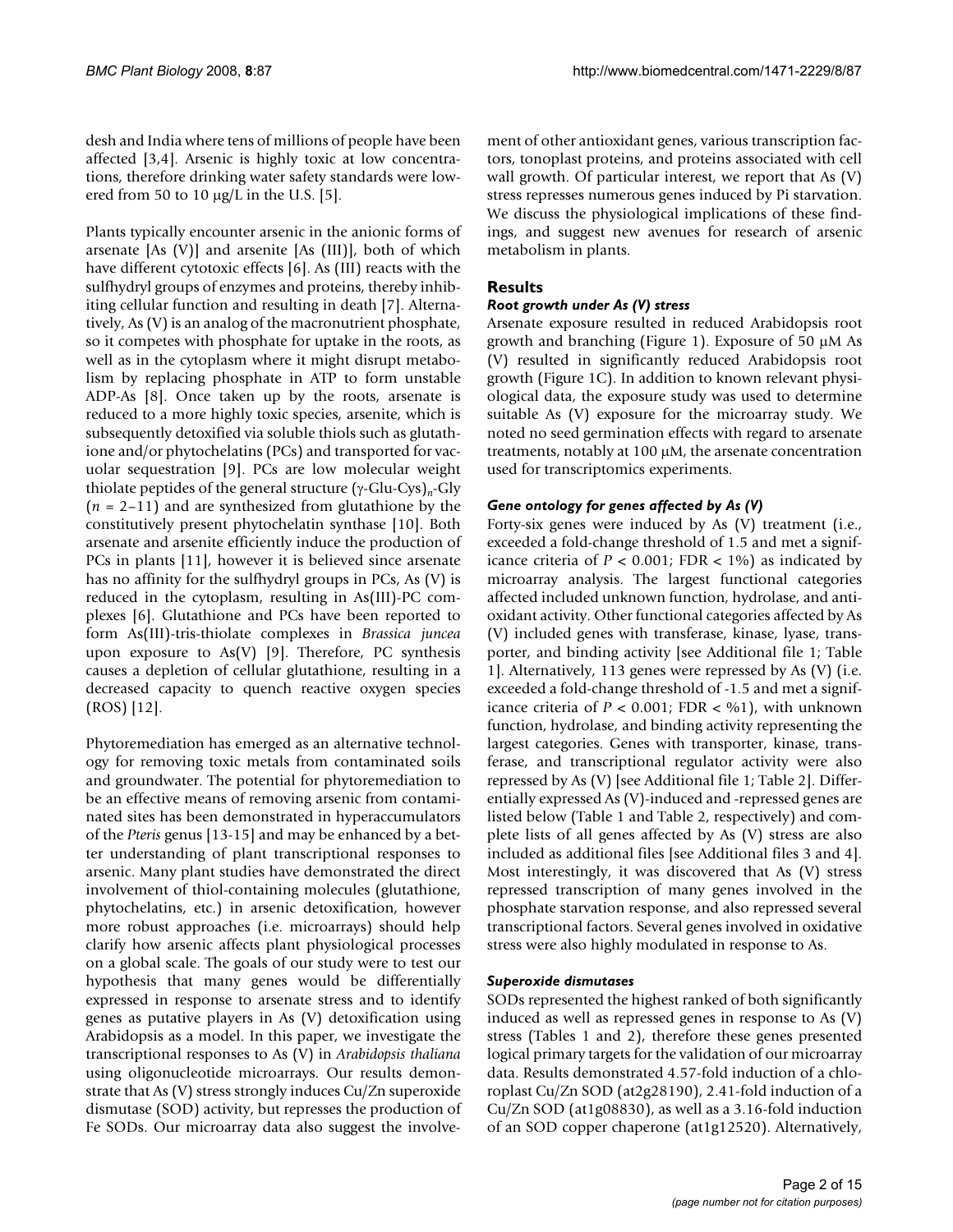

#### **Figure 1**

**Phenotype of arsenate stress in Arabidopsis.** Representative *Arabidopsis thaliana* "Columbia" plants grown for 10 days on MS medium containing either (Panel A) 0 μM As (V) or (Panel B) 100 μM arsenate. C. Histogram of root length vs. As (V) concentration.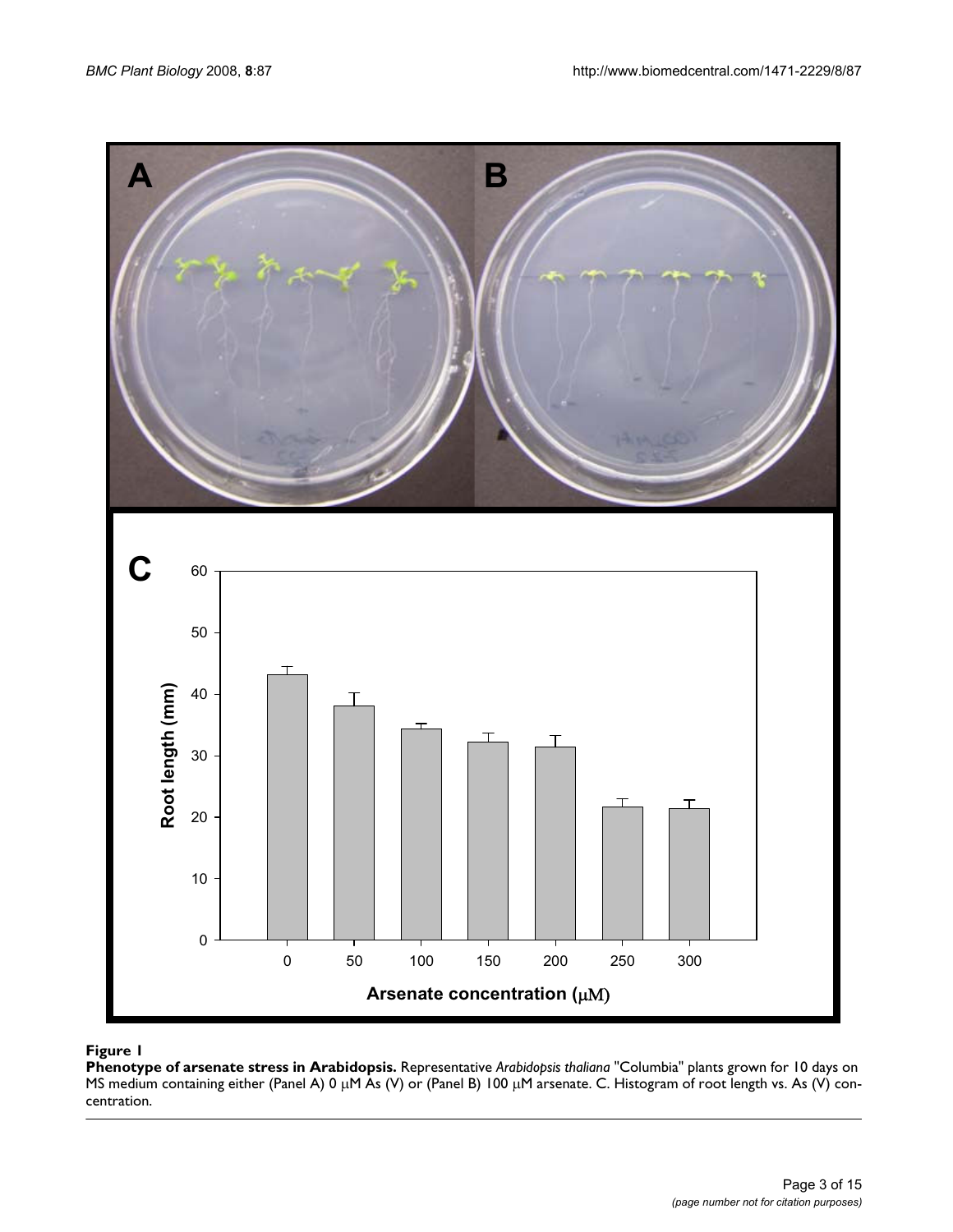| Molecular function               | Gene ID                                           | Locus       | FC   | <b>RP</b> |
|----------------------------------|---------------------------------------------------|-------------|------|-----------|
| Antioxidant activity             | Peroxiredoxin Q                                   | at3g26060   | 1.53 | 151.4     |
|                                  | peroxidase                                        | at5g64100   | 2.50 | 7.3       |
|                                  | peroxidase                                        | at 1g05250  | 1.90 | 49.0      |
|                                  | peroxidase 57 (PER57) (P57) (PRXR10)              | at5g17820   | 1.68 | 56.6      |
|                                  | peroxidase                                        | at Ig05240  | 2.05 | 16.5      |
|                                  | superoxide dismutase [Cu-Zn], chloroplast         | at2g28190   | 4.57 | 2.3       |
|                                  | superoxide dismutase [Cu-Zn], (SODCC) (CSD1)      | at   g08830 | 2.41 | 8.6       |
|                                  | superoxide dismutase copper chaperone             | atlg12520   | 3.16 | 5.2       |
| Metal ion binding                | metallothionein-like protein IA, (MT-IA)          | at I g07600 | 1.67 | 41.9      |
|                                  | ferredoxin, chloroplast                           | atlg10960   | 1.53 | 95.6      |
| Kinase activity                  | leucine-rich repeat transmembrane protein kinase  | at3g24240   | 1.59 | 63.2      |
|                                  | Cyclin-dependent protein kinase                   | at5g61650   | 1.64 | 66.9      |
| Oxygen binding                   | non-symbiotic hemoglobin I (HBI) (GLBI)           | at2g16060   | 1.59 | 94.2      |
| Hydrolase activity               | ATPase, BadF/BadG/BcrA/BcrD-type family           | at1g30540   | 1.62 | 75.5      |
|                                  | myrosinase-associated protein                     | at1g54010   | 1.54 | 90.5      |
|                                  | myrosinase-associated protein                     | at I g54000 | 1.68 | 47.6      |
|                                  | xyloglucan:xyloglucosyl transferase               | at4g37800   | 1.61 | 72.0      |
|                                  | glycosyl hydrolase family I protein               | at3g09260   | 1.67 | 50.8      |
| Isomerase activity               | peptidyl prolyl cis-trans isomerase               | at3g62030   | 1.64 | 53.I      |
| Lyase activity                   | ribulose bisphosphate carboxylase small chain 2B  |             |      |           |
|                                  | ribulose bisphosphate carboxylase small chain 3B  |             |      |           |
| Alcohol dehydrogenase activity   | alcohol dehydrogenase (ADH)                       | at1g77120   | 1.74 | 46.5      |
| Nitrate reductase activity       | nitrate reductase I (NRI)                         | at1g77760   | 1.77 | 41.8      |
| Sulfate reduction                | 5'-adenylylsulfate reductase (APR3)               | at4g21990   | 1.53 | 112.1     |
| Molecular function unknown       | Photoassimilate-responsive protein                | at3g54040   | 1.59 | 112.1     |
|                                  | <b>Expressed protein</b>                          | at1g09310   | 1.67 | 63.1      |
|                                  | Replication protein                               | At5g35260   | 1.62 | 975.3     |
|                                  | Hypothetical protein related to GB:AAD15331       | at2g06480   | 1.58 | 81.6      |
|                                  | DREPP plasma membrane polypeptide-related         | at5g44610   | 1.54 | 106.5     |
|                                  | Pentatricopeptide repeat-containing protein       | at 1g07590  | 1.62 | 74.6      |
|                                  | Meprin and TRAF domain-containing protein         | at5g26280   | 1.60 | 70.8      |
|                                  | <b>Expressed protein</b>                          | at4g39675   | 1.72 | 86.0      |
|                                  | C2-domain-containing protein                      | at4g15740   | 1.76 | 42.7      |
|                                  | <b>Expressed protein</b>                          | at 1g09340  | 1.62 | 78.4      |
|                                  | Late embryogenesis abundant 3 family protein      | at4g02380   | 1.67 | 52. I     |
|                                  | Bet v I allergen family protein                   | at 1g24020  | 1.54 | 98.4      |
|                                  | Universal stress protein                          | at3g03270   | 1.98 | 19.7      |
| Transporter activity             | Plasma membrane intrinsic protein 2B (PIP2B)      | at2g37170   | 1.70 | 43.3      |
|                                  | Tonoplast intrinsic protein gamma                 | at2g36830   | 1.53 | 104.2     |
| Glutathione transferase activity | Glutathione S-transferase GST20; Tau class        | at1g78370   | 1.68 | 53.5      |
| Cell wall structure              | Glycine-rich protein                              | at2g05510   | 4.31 | 2.4       |
| RNA binding                      | Pumilio/Puf RNA-binding domain-containing protein | At1g78160   | 1.60 | 67.7      |
| Stress response                  | Drought-responsive protein (Di21)                 | at4g15910   | 1.67 | 69.6      |
| Electron transport               | Cytochrome B561 family protein                    | at5g38360   | 1.56 | 97.9      |
| Amino acid biosynthesis          | asparagine synthetase 2                           | at5g65010   | 1.74 | 65. I     |
| Carbonic anhydrase activity      | Carbonic anhydrase 1, chloroplast                 | at3g01500   | 1.67 | 51.0      |
|                                  |                                                   |             |      |           |

**Table 1: Gene ontology based on molecular function for induced genes of arsenic-treated** *Arabidopsis thaliana* **Columbia plants.**

RP, rank products; FC, fold change. Only genes upregulated above 1.5-fold and meeting a significance criteria of P < 0.001 and FDR of 1% are shown. Rank products analysis reveals that most significantly induced genes display the lowest RP value.

Fe SOD (at4g25100) transcripts were downregulated in response to arsenic stress (-5.17-fold change). These findings were confirmed with quantitative RT-PCR (qRT-PCR) (Table 3).

Based upon our observations of transcript-level changes in SOD gene expression, we performed a nondenaturing PAGE enzyme assay of superoxide dismutase activity [16]

to assess whether the observed specific changes in SOD transcript correlated with enzyme activity. This method enables the distinction between the three SOD isoenzymes found in Arabidopsis (CuZnSOD, FeSOD, and MnSOD) by using inhibitors of specific SODs. Gels were preincubated with KCN, which inhibits CuZn SOD, as well as  $H_2O_2$ , which inhibits both CuZn SOD and Fe SOD. MnSOD is resistant to both inhibitors (Figure 2).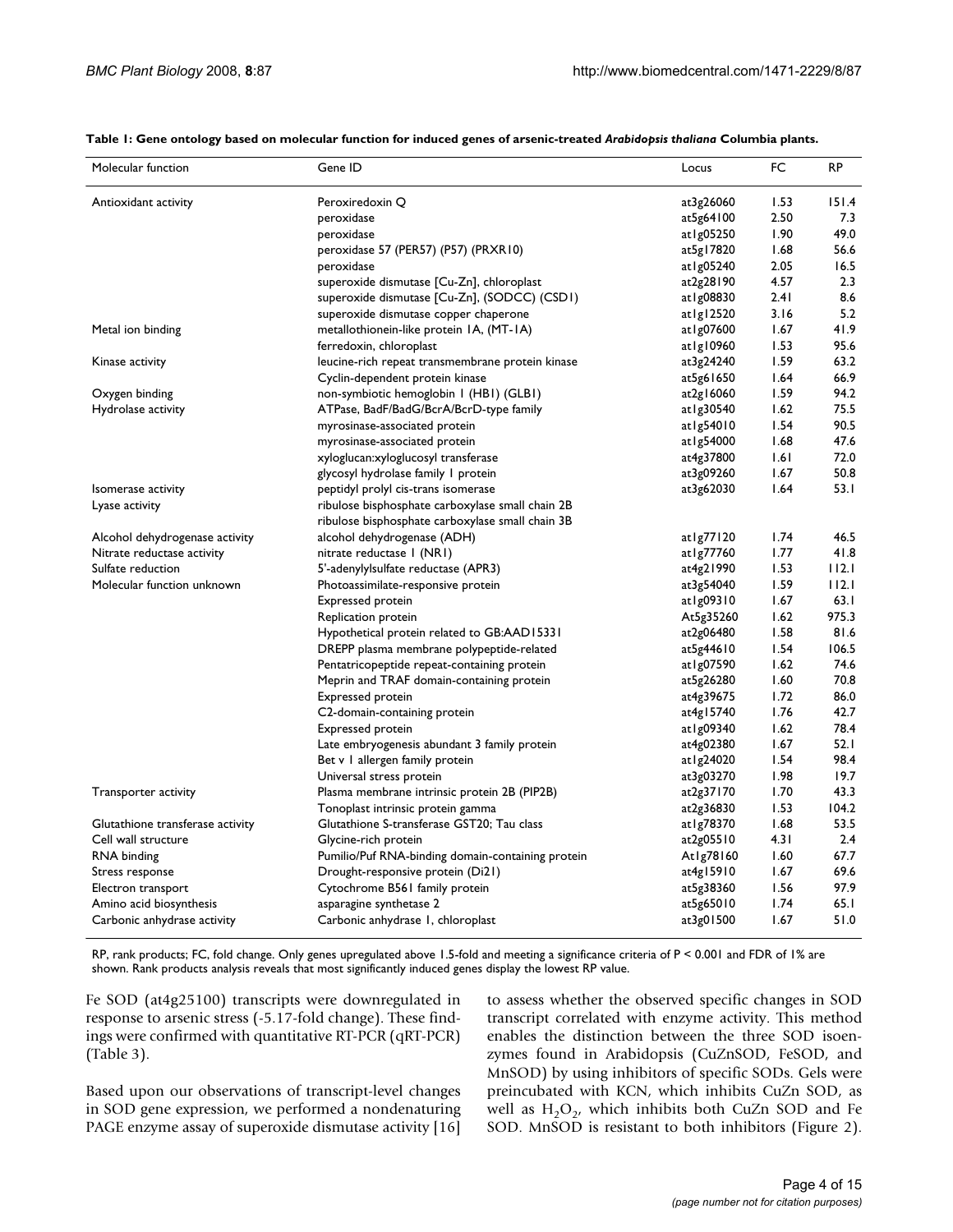**Table 2: Gene ontology based on molecular function for selected repressed genes of arsenic-treated** *Arabidopsis thaliana* **Columbia plants.**

| Molecular function          | Gene ID                                        | Locus         | FC      | <b>RP</b> |
|-----------------------------|------------------------------------------------|---------------|---------|-----------|
| Catalase activity           | catalase 3 (SEN2)                              | at   g20620   | $-1.59$ | 191.7     |
| Peroxidase activity         | peroxidase                                     | at3g49120     | $-1.77$ | 165.3     |
|                             | peroxidase                                     | at5g64120     | $-1.84$ | 123.2     |
|                             | cationic peroxidase                            | at4g25980     | $-1.52$ | 333.1     |
| Oxidoreductase activity     | superoxide dismutase [Fe], chloroplast         | at4g25100     | $-5.17$ | 1.7       |
|                             | lipoxygenase                                   | at   g72520   | $-2.41$ | 242.9     |
|                             | FAD-binding domain-containing protein          | at 1 g 26380  | $-1.50$ | 293.0     |
|                             | cytochrome p450 83B1                           | at4g31500     | $-1.71$ | 142.3     |
|                             | auxin-responsive family protein                | at5g35735     | $-1.59$ | 156.4     |
| Metal ion binding           | germin-like protein                            | at5g39160     | $-1.51$ | 319.7     |
|                             | germin-like protein                            | at5g39190     | $-2.13$ | 27.3      |
|                             | calcium-binding EF hand family protein         | at1g76650     | $-2.00$ | 50.4      |
|                             | C2-domain containing protein                   | at4g34150     | $-1.53$ | 313.4     |
|                             | touch-responsive protein/calmodulin-related    | at2g41100     | $-1.64$ | 137.9     |
|                             | ferritin I (FER I)                             | at5g01600     | $-1.78$ | 83.0      |
|                             | ferritin 4                                     | at3g56090     | $-1.52$ | 201.0     |
|                             | zinc finger (C2H2 type) protein                | at3g46090     | $-1.51$ | 191.2     |
|                             | zinc finger (C2H2 type) protein                | at3g46080     | $-1.59$ | 178.8     |
|                             | zinc finger (C3HC4 type) protein               | at5g27420     | $-1.75$ | 82.2      |
| Hydrolase activity          | lipase class 3 family protein                  | at 1g02660    | $-1.56$ | 218.8     |
|                             | invertase/pectin methylesterase family protein | at5g62360     | $-1.75$ | 85.0      |
|                             | protein phosphatase 2C                         | at2g30020     | $-1.52$ | 237.4     |
|                             | phosphoric monoester hydrolase                 | at1g73010     | $-3.01$ | 7.0       |
|                             | acid phosphatase type 5 (ACP5)                 | at3g17790     | $-1.62$ | 290.7     |
|                             | phosphoric monoester hydrolase                 | atlg17710     | $-1.88$ | 118.6     |
|                             | glycosyl hydrolase family 17 protein           | at3g55430     | $-1.53$ | 201.2     |
|                             | glycosyl hydrolase family 17 protein           | at4g31140     | $-1.71$ | 248.5     |
|                             | glycosyl hydrolase family 17 protein           | at4g19810     | $-1.96$ | 99.2      |
|                             | glycosyl hydrolase family 36 protein           | at5g20250     | $-1.52$ | 201.8     |
|                             | xyloglucan endotransglucosylase/hydrolase      | at4g30280     | $-1.63$ | 172.2     |
|                             | xyloglucan endotransglucosylase/hydrolase      | at4g14130     | $-2.00$ | 47.9      |
|                             | xyloglucan endotransglucosylase/hydrolase      | at5g57560     | $-1.68$ | 97.3      |
|                             | nudix hydrolase homolog 4                      | at I g I 8300 | $-1.54$ | 215.9     |
|                             | MERI-5 endo-xyloglucan transferase             | at4g30270     | $-1.96$ | 45.6      |
| Protein binding             | calmodulin-binding family protein              | at4g33050     | $-1.78$ | 88.6      |
|                             | ankyrin repeat family protein                  | at5g45110     | $-1.58$ | 252.0     |
|                             | mitochondrial substrate carrier family protein | at4g24570     | $-1.50$ | 260.2     |
|                             | polygalacturonase inhibitory protein           | at5g06860     | $-1.91$ | 65.0      |
| Chitin binding              | hevein-like protein (HEL)                      | at3g04720     | $-1.53$ | 499.9     |
| Carbohydrate binding        | legume lectin family protein                   | at3g16530     | $-2.03$ | 37.8      |
| Sugar binding               | curculin-like lectin family protein            | at   g78830   | $-1.64$ | 138.3     |
| AIP binding                 | ATP-dependent Clp protease ATP-binding subunit | at5g51070     | -1.51   | 188.7     |
| Jasmonic acid synthesis     | allene oxide cyclase                           | at3g25760     | $-1.54$ | 279.6     |
| Peptidase activity          | vacuolar processing enzyme gamma               | at4g32940     | $-1.65$ | 117.1     |
|                             | subtilase family protein                       | at 1g32970    | -1.91   | 81.1      |
| Ligase activity             | v-box domain-containing protein                | at2g35930     | $-1.63$ | 205.5     |
|                             | asparagine synthetase I                        | at3g47340     | $-1.74$ | 75.5      |
| Transferase activity        | glutathione S-transferase (GSTF6); phi class   | at 1g02930    | $-2.10$ | 62.9      |
|                             | glutathione S-transferase (GSTF7); phi class   | at 1g02920    | $-2.88$ | 7.6       |
|                             | branched-chain amino acid amino transferase 2  | atlg10070     | $-1.60$ | 113.8     |
| Nutrient reservoir activity | patatin                                        | at2g26560     | $-1.81$ | 84.8      |
| Kinase activity             | serine/threonine protein kinase 19             | at3g08720     | $-1.55$ | 249.8     |
| Molecular function unknown  | hypothetical protein no ATG start              | at3g09922     | $-2.15$ | 33.6      |
|                             | expressed protein                              | at2g25510     | $-1.99$ | 96.9      |
|                             | expressed protein no ATG start                 | at5g03545     | $-2.72$ | 16.8      |
|                             | expressed protein                              | at5g42530     | $-2.01$ | 147.4     |
|                             | expressed protein                              | at4g31570     | $-2.21$ | 45.6      |
|                             | expressed protein                              | at 1g69890    | $-1.73$ | 79.9      |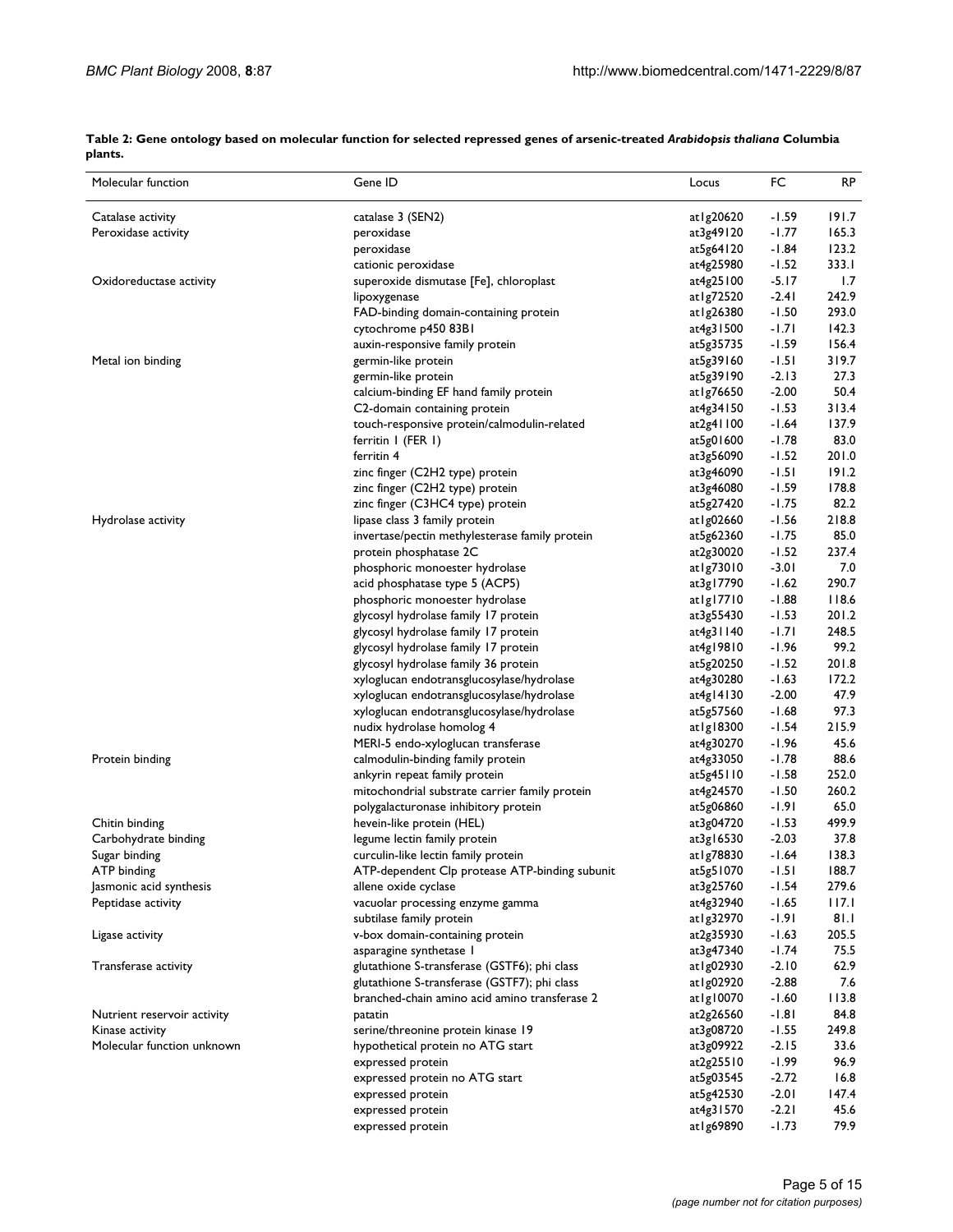|                                     | expressed protein                                | at5g20790      | $-2.33$ | 32.7  |
|-------------------------------------|--------------------------------------------------|----------------|---------|-------|
|                                     | expressed protein                                | at2g04460      | $-1.73$ | 190.5 |
|                                     | VQ motif-containing protein                      | at2g22880      | $-1.83$ | 57.3  |
|                                     | glycine-rich protein                             | at $\lg 07135$ | $-1.53$ | 167.4 |
|                                     | glycine-rich protein                             | at3g04640      | $-1.81$ | 73.9  |
|                                     | glycine-rich protein                             | at2g05540      | $-1.85$ | 47.9  |
|                                     | glycine-rich protein                             | at2g05380      | $-1.59$ | 146.7 |
|                                     | integral membrane family protein                 | at $4g15610$   | $-1.58$ | 139.7 |
|                                     | gibberellin-responsive protein                   | at 1 g 22690   | $-1.88$ | 51.5  |
|                                     | gibberellin-regulated protein (GASAI)            | at 1g75750     | $-1.70$ | 93.7  |
|                                     | dehydrin (RAB18)                                 | at5g66400      | $-1.70$ | 81.1  |
|                                     | unknown protein - similar to glycosyltransferase | at2g41640      | $-1.54$ | 185.8 |
|                                     | patatin-like protein 8                           | at4g29800      | $-1.52$ | 198.7 |
|                                     | phosphate-responsive protein                     | at5g64260      | $-1.52$ | 221.0 |
|                                     | phosphate-responsive protein                     | at $\lg$ 35140 | $-1.58$ | 131.5 |
|                                     | similar to LITAF-domain containing protein       | at5g13190      | $-1.54$ | 293.4 |
| Transcription factor activity       | DRE-binding protein                              | at $ g $ 2610  | $-1.74$ | 116.8 |
|                                     | AP2 domain-containing transcription factor       | at4g34410      | $-2.01$ | 50.4  |
|                                     | zinc finger (C2H2 type) protein                  | at3g46090      | $-1.51$ | 191.2 |
|                                     | zinc finger (C2H2 type) protein                  | at3g46080      | $-1.59$ | 178.8 |
|                                     | WRKY family transcription factor 33              | at2g38470      | $-1.63$ | 157.9 |
|                                     | WRKY family transcription factor 53              | at4g23810      | $-1.55$ | 278.3 |
|                                     | WRKY family transcription factor 40              | at 1g80840     | $-1.88$ | 70.9  |
|                                     | NAC domain-containing protein                    | at5g08790      | $-1.53$ | 238.7 |
| Senescence-related                  | senescence-associated family protein             | at5g66040      | $-1.55$ | 164.0 |
|                                     | senescence/dehydration-associated protein        | at2g17840      | $-1.60$ | 256.9 |
|                                     | senescence-associated protein (SENI)             | at4g35770      | $-1.59$ | 123.9 |
|                                     | SRG3 (senescence-related gene 3)                 | at3g02040      | $-2.65$ | 11.0  |
| Transporter activity                | MATE efflux family protein                       | at I g6 1890   | $-1.80$ | 108.3 |
| Galactolipid biosynthesis           | monogalactosyldiacylglycerol synthase type C     | at2g11810      | $-1.78$ | 130.5 |
| Electron transport                  | cytochrome p450 family 94 subfamily B            | at3g48520      | $-1.56$ | 249.8 |
| Guanosine tetraphosphate metabolism | RSH 2 (RELA-SPOT HOMOLOG)                        | at3g14050      | $-1.52$ | 188.7 |
| N-terminal protein myristoylation   | band 7 family protein                            | at3g01290      | $-1.54$ | 253.4 |

**Table 2: Gene ontology based on molecular function for selected repressed genes of arsenic-treated** *Arabidopsis thaliana* **Columbia plants.** *(Continued)*

RP, rank products; FC, fold change. Only genes upregulated above -1.5-fold and meeting a significance criteria of P < 0.001 and FDR of 1% are shown. Rank products analysis reveals that most significantly repressed genes display the lowest RP value.

| Table 3: Comparison of microarray expression data (significance criteria of P < 0.001 and FDR of 1%) with RT-PCR data from arsenate- |  |
|--------------------------------------------------------------------------------------------------------------------------------------|--|
| treated Arabidopsis thaliana.                                                                                                        |  |

| Gene id       | gene name                          | ratio <sup>a</sup> | $\Delta \Delta \mathsf{C} t^{\mathsf{b}}$ |          |
|---------------|------------------------------------|--------------------|-------------------------------------------|----------|
|               |                                    |                    | Day 3                                     | Day $10$ |
| at2g28190     | Cu Zn SOD (CSD2)                   | 4.57               | 3.06                                      | 3.77     |
| at $lg$ 12520 | Cu Zn SOD Cu chaperone             | 3.16               | 3.14                                      | 2.44     |
| at1g08830     | Cu Zn SOD (CSDI)                   | 2.41               | 4.54                                      | 2.96     |
| at4g25100     | Fe SOD (SODB)                      | $-5.17$            | $-2.49$                                   | $-1.80$  |
| at1g73010     | phosphoric monoester hydrolase     | $-3.01$            | $-6.70$                                   | $-2.97$  |
| at5g20790     | expressed protein                  | $-2.33$            | $-4.85$                                   | $-2.32$  |
| at2g11810     | MGDG synthase type C               | $-1.78$            | $-1.50$                                   | $-2.44$  |
| at3g17790     | acid phosphatase type 5 (ACP5)     | $-1.62$            | $-4.65$                                   | $-4.44$  |
| atlg17710     | phosphoric monoester hydrolase     | $-1.88$            | $-9.57$                                   | $-3.00$  |
| at2g04460     | expressed protein                  | $-1.73$            | $-6.04$                                   | $-2.80$  |
| at3g08720     | serine/threonine protein kinase 19 | $-1.55$            | $-5.58$                                   | $-1.82$  |
| at3g02040     | senescence-related gene 3 (SRG3)   | $-2.65$            | $-5.12$                                   | $-1.85$  |
| at5g61650     | P-type cyclin                      | 1.64               | $-5.60$                                   | $-3.39$  |

a Microarray data (linear fold-change)

b RT-PCR data (ΔΔCt values) Arabidopsis Actin was used as a reference gene (see Materials and Methods)

*P* values for RT-PCR data were < 0.05.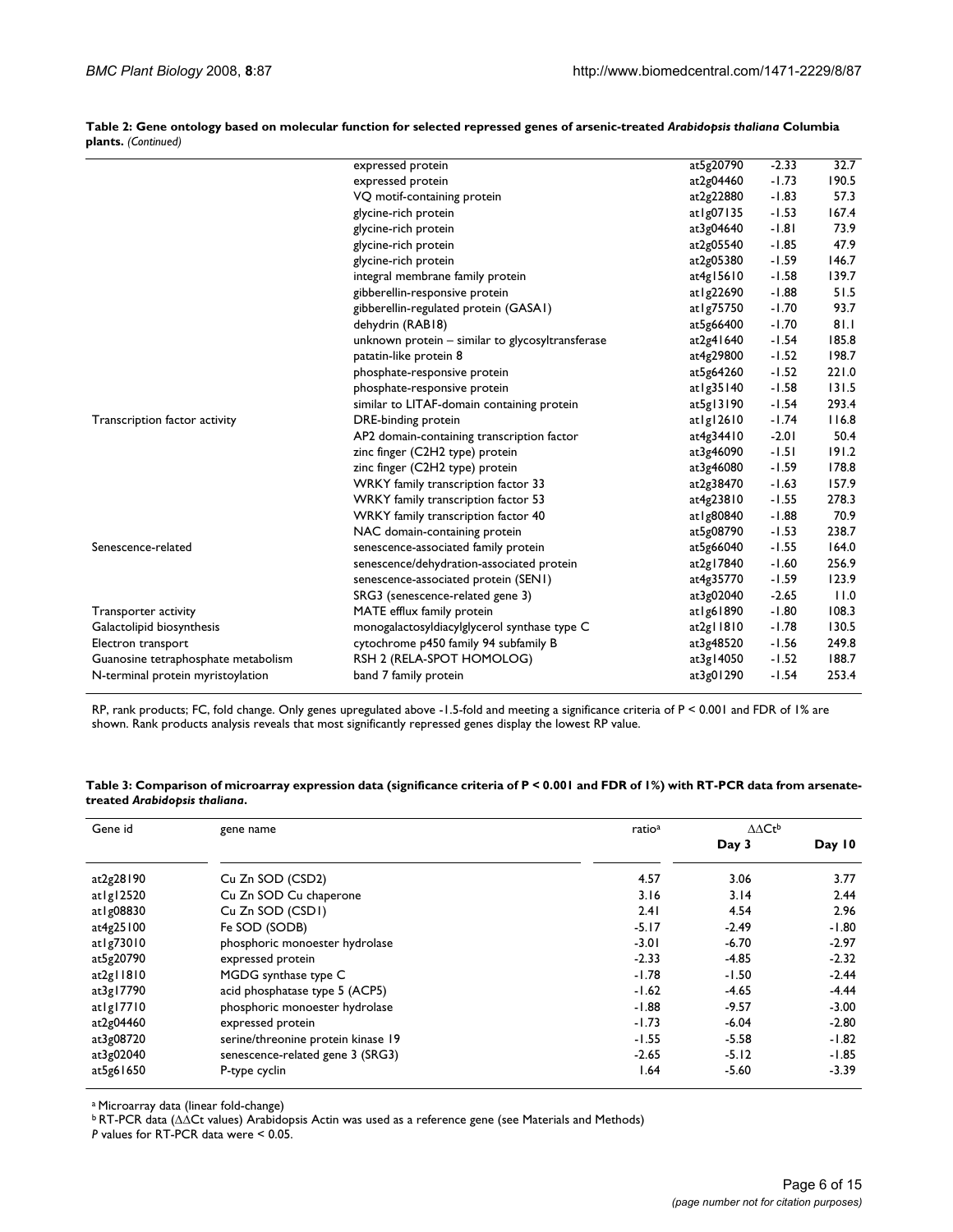

#### SOD activity in **Figure 2** *Arabidopsis thaliana* 'Col' grown on medium containing 100 μM potassium arsenate

**SOD activity in** *Arabidopsis thaliana* **'Col' grown on medium containing 100** μ**M potassium arsenate.** A, superoxide dismutase activity without inhibitors, B, Gels were preincubated with KCN (which inhibits CuZn SOD), C, H<sub>2</sub>O<sub>2</sub> added as an inhibitor (which inhibits both CuZn SOD and Fe SOD). Lane 1, purified bovine SOD positive control. Lane 2, control plants harvested at 7 days, Lane 3, arsenate-treated plants harvested at 7 days. Lane 4, control plants harvested at 10 days, Lane 5, arsenate-treated plants harvested at 10 days. Lane 6, control plants harvested at 13 days, Lane 7, arsenate-treated plants harvested at 13 days.

Plants were harvested from control plates containing no arsenate and treated plates containing 100 μM arsenate at seven-, ten-, and thirteen days post-germination. Irrespective of harvest date, CuZnSOD activity was strongly induced by arsenate treatment, whereas FeSOD activity was repressed, and MnSOD showed no change in activity, therefore providing sufficient evidence to confirm our microarray results. Transcription of other antioxidant genes (i.e., peroxidases, glutathione-S transferases, catalase) were indicated by our microarray experiment as affected by arsenate stress, however these genes were not included in our qRT-PCR validation.

#### *Transcription factors*

Our microarray experiment indicated that eight different genes encoding proteins with known transcription factor activity all displayed lower expression levels in As (V) stressed plants (Table 2). One of these transcription factors (at1g12610) encodes a member of the DREB subfamily A-1 of the *ERF/AP2* transcription factor family (*DDF1*). One other AP2-domain-containing transcription factor (at4g34410) that encodes a member of the ERF (ethylene response factor) subfamily B-3 of the *ERF/AP2* transcription factor family was also repressed in response to As (V). Two zinc finger (C2H2 type) genes (at3g46090, at3g46080) encoded a ZAT7 and a protein similar to ZAT7, respectively. Also exhibiting lower expression in As (V)-treated plants were three members of the WRKY family of transcription factors (at2g38470, at4g23810, at1g80840), *WRKY33*, *WRKY53*, and *WRKY40*, respectively as well as one gene encoding NAC domain containing protein 81.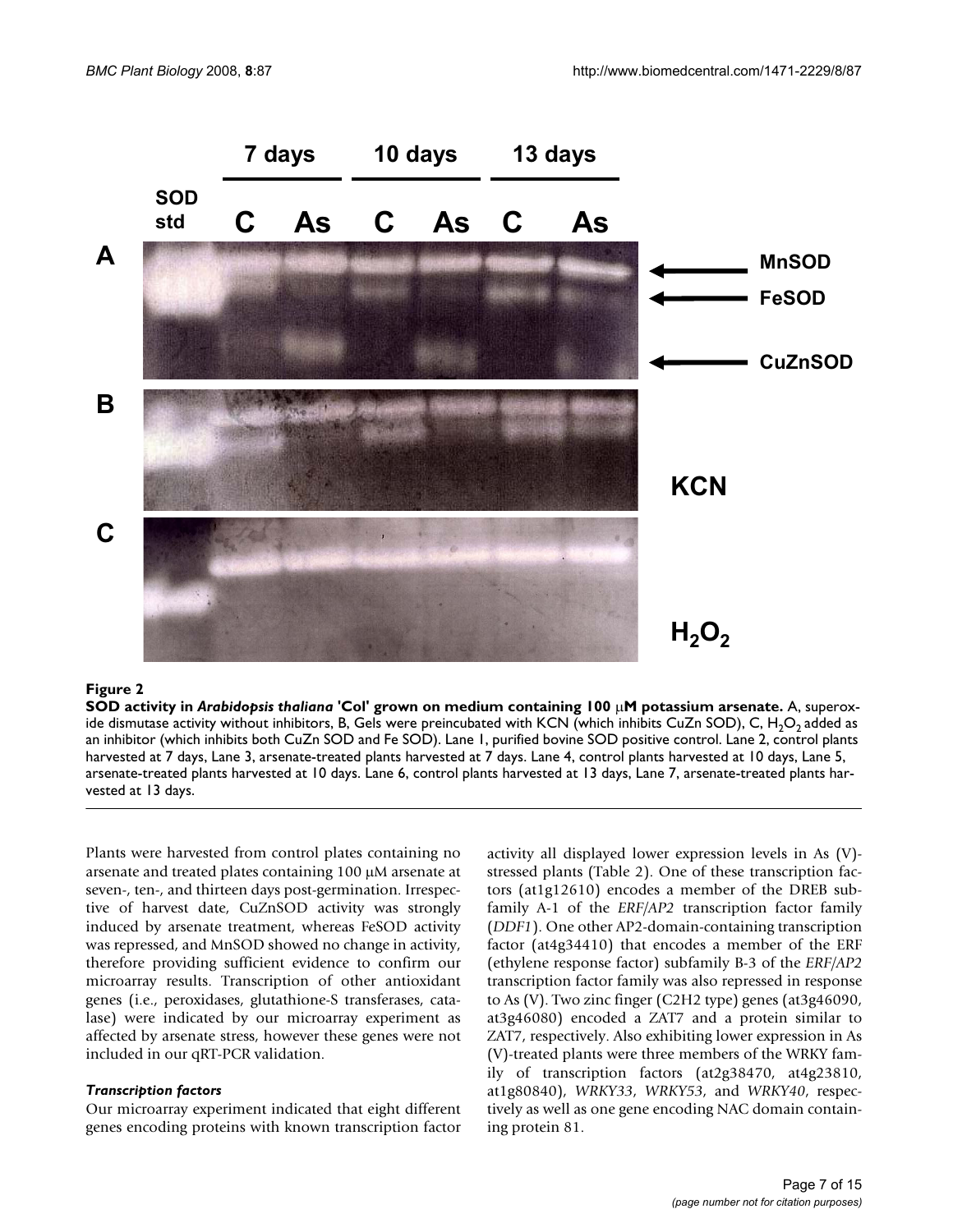#### *As (V) represses genes involved in phosphate starvation response*

A notable transcriptional trend is that As (V) stress results in repression of some genes involved in the Pi starvation response. Of particular interest, a P-type cyclin (at5g61650) that was affected by As (V)-stress shares significant homology to the *PHO80* gene from yeast. We performed qRT-PCR for this gene and found that its expression was actually strongly repressed at both day 3 and day 10 (Table 3; Figure 3). Three genes that were repressed by As (V) in this study have also been reported to be repressed by Pi starvation [17]. Interestingly, the three highest ranking differentially expressed genes found to be strongly induced by Pi starvation (at1g73010 >

at5g20790 > at1g17710, respectively) [18], were also repressed by As (V) in our study. These genes are of particular interest on account of their unknown function. Quantitative RT-PCR confirmed that transcription of these genes was strongly repressed at both 3 day and 10 day time points. Additionally, the qRT-PCR data indicate that these genes were more repressed at day 3 than at day 10 (Table 3; Figure 3). These data also corroborated our microarray experiments, which reflect global expression ratios at 10 days post germination (Table 3).

## *Sulfate assimilation*

The role that thiol groups play in arsenic detoxification has been well characterized, therefore we expected to see



#### **Figure 3** Cluster diagram of ΔΔCt values in response to 100 μM arsenate at 3 and 10 day time points as determined by qRT-PCR

**Cluster diagram of** ΔΔ**Ct values in response to 100** μ**M arsenate at 3 and 10 day time points as determined by qRT-PCR.** Bright green rectangles represent strongly repressed gene expression (-4-fold and lower), whereas genes strongly induced (4-fold and higher) are shown in bright red. Arabidopsis actin was used as a reference gene to calculate ΔΔCt.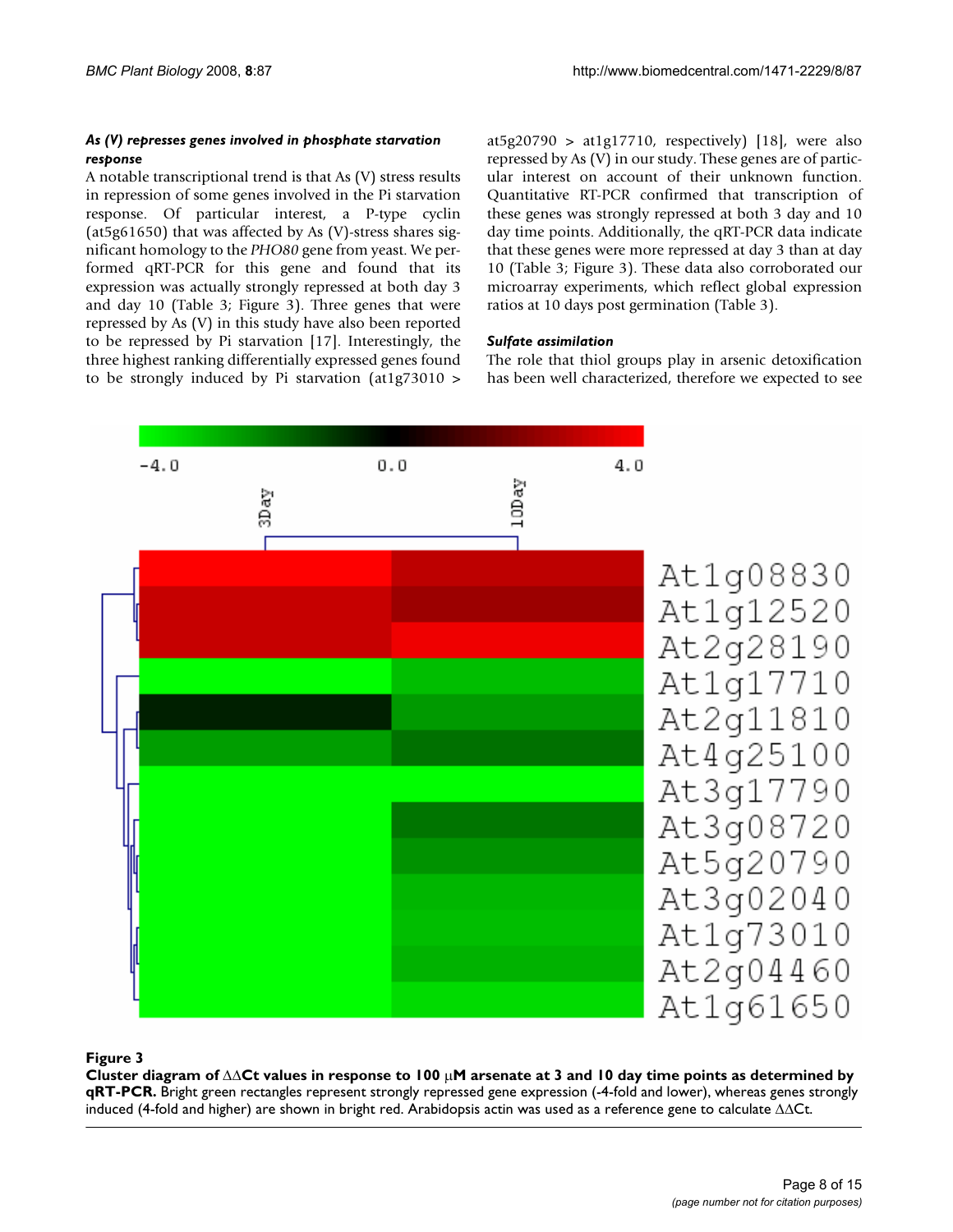induction of genes involved in sulfate assimilation and metabolism in response to arsenic stress. Ferredoxin (at1g10960), a key redox protein found in the chloroplast was As (V)-induced. Expression levels for another gene involved in the sulfate reduction pathway, 5'-adenylylsulfate reductase (*APR3*) (at4g21190) were also elevated in response to As (V) stress. This enzyme catalyzes the reduction of APS to sulfite using glutathione as an electron donor. Although not involved in sulfate assimilation, the cysteine-rich metal-binding protein, metallothionein (MT) 1A (at1g07600) was also induced. *Arabidopsis* knockout mutants that were generated for class 1 MTs accumulated significantly less aboveground As, Cd, and Zn, suggesting that class 1 MTs may play a role in metal and metalloid ion translocation [19].

#### *Genes involved in cell wall assembly, architecture, and growth*

A wide range of genes encoding proteins involved in cell wall activities exhibit altered expression levels in response to As (V) (Table 1; Table 2). Peroxidases, which were indicated by microarray as affected by As (V) stress, are known to strengthen the cell wall in response to biotic stress via formation of lignin, extension cross-links, and dityrosine bonds [20]. Additionally, As (V) affected transcription of numerous xyloglucan endotransglucosylase/hydrolases (XTHs) and glycosyl hydrolase genes (Table 1; Table 2), with the majority of these exhibiting lower expression in the presence of As (V).

# **Discussion**

#### *Arsenic and oxidative stress*

#### *Superoxide dismutases*

Increasing evidence from mammalian studies demonstrates that ROS are generated in response to exposure to inorganic forms of arsenic [21-23]. The reduction of arsenic is linked with *in vivo* and *in vitro* ROS production in mammalian cells [21], but little is known about the mechanisms by which arsenic-induced ROS generation occurs in plants. It is believed that the reduction of As (V) to As (III), which is well documented in plants, results in the production of ROS [8,24]. However, this increase in ROS may also be the result of either depletion of glutathione or inhibition of antioxidant enzymes. Plants have evolved both nonenzymatic antioxidants (i.e., glutathione, ascorbate, and carotenoids), as well as antioxidant enzymes (i.e., superoxide dismutases, catalases, and peroxidases) to manage the balance of ROS in the cell.

SODs represent a first line of defense by converting superoxide radicals to  $H_2O_2$ , whereas catalases and peroxidases remove  $H_2O_2$ . Three classes of SODs have been identified according to the active site metal cofactor: FeSOD, MnSOD, and Cu/ZnSOD. As (V) and As (III) were both shown to induce expression of glutathione S-transferases

(GSTs), catalases, and SODs in *Zea mays* [24]. An increase in SOD activity was correlated with an increase in As (V) treatment in *Holcus lanatus* [12]. Higher levels of SOD, catalase, and ascorbate peroxidase were observed in *Pteris vittata*, an arsenic hyperaccumulator, than in arsenicsensitive fern species *Pteris ensiformis* and *Nephrolepsis exal*tata [25]. These researchers concluded that arsenicinduced increases in antioxidant enzymes levels may represent a secondary defensive mechanism against oxidative stress in *Pteris vitatta* and correspond with its arsenic accumulation and lack of toxicity symptoms. It was shown that *Pteris vittata* SOD, catalase, and peroxidase levels rose sharply in response to low levels of As (V), but leveled off at As (V) levels  $> 20$  mg kg<sup>-1</sup>, which was consistent with changes in biomass in the arsenic hyperaccumulator [\[26](#page-15-2)].

Although the strong induction of SODs in response to As (V) stress was not surprising, the dramatically lower levels of FeSODs were unexpected. We suggest the involvement of an NAC domain-containing transcription factor to explain the observed decrease in FeSOD transcription based on our microarray results (Table 2). One group recently generated transgenic plants to overexpress three different Arabidopsis NAC transcription factors and identified NAC-dependent genes using microarrays [27]. Not only was at4g25100 (FeSOD) expression found to be NAC-dependent, but transcription of other genes we have observed to be repressed by As (V) stress also appear to be dependent on NAC-domain containing transcription factors. We continue this discussion more thoroughly in the following section on transcription factors.

#### *Peroxidases*

Peroxidases are functionally diverse and participate in two major cycles: the hydroxylic cycle where peroxidases regulate  $H_2O_2$  levels and release ROS ( $\cdot$ OH, HOO $\cdot$ ) and the peroxidative cycle where various substrates (e.g. phenolic compounds) are oxidized or polymerized. Their involvement in a broad range of physiological processes allows peroxidase expression in all plant organs from germination to early senescence, however they are predominantly expressed in the roots [20]. It is not surprising that peroxidases seem to be affected by arsenate stress (Table 1; Table 2), especially in consideration of the elevated SOD activity, which produces  $H_2O_2$  as a product of superoxide radical dismutation.

#### *Transcription factors*

Our microarray data corroborate those of Tran *et al*. [27], suggesting the involvement of a different NAC domaincontaining transcription factor (at5g08790) in expression of FeSOD, as well as several other genes known to exhibit NAC-dependent expression. NAC proteins comprises a large gene family (> 100 members in Arabidopsis) of plant-specific transcription factors that have roles in wide-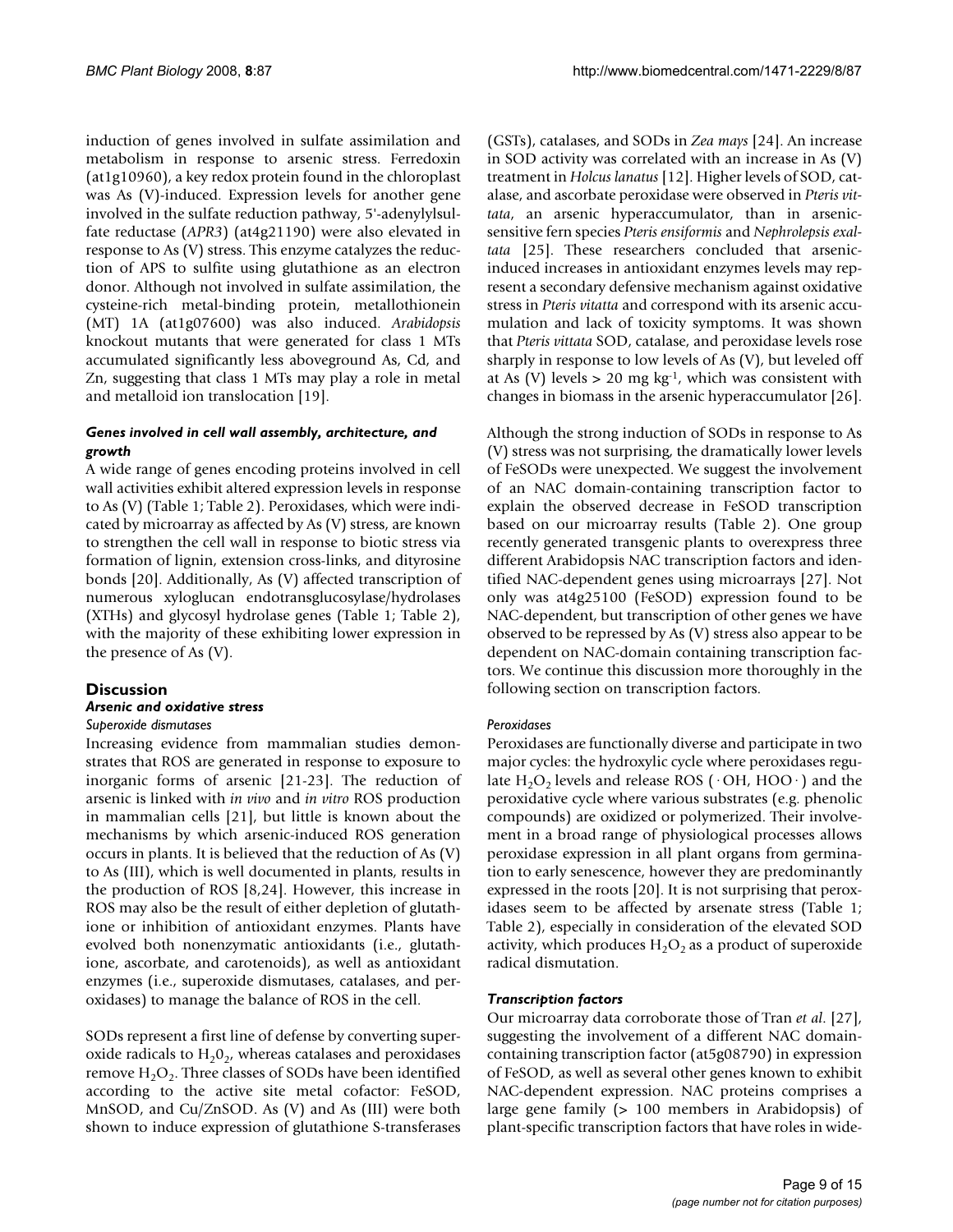ranging processes such as development, defense, and abiotic stress response [28]. Microarray experiments were carried out on NAC-overexpression Arabidopsis mutants to discover genes exhibiting dependence on NAC transcription factors for transcription [27]. We speculate that repression of *NAC81* (at5g08790) in As (V)-stressed Arabidopsis may be responsible for the observed repression of FeSOD (at4g25100), ferritin 1 (FER 1) (at5g01600), *XTH15* (at4g14130), *XTH24* (at4g30270), *erd1* ATPdependent Clp protease ATP-binding subunit (at5g51070), and a branched-chain amino acid amino transferase 2 (at1g10070), as these genes were reported as exhibiting NAC-dependent expression [27].

#### *As (V) stress represses genes induced by Pi deprivation*

Although phosphate is undoubtedly one of the most biologically important nutrients, its availability in soils is quite low. Therefore, plants have evolved mechanisms to maximize Pi accessibility/availability, such as increased root hair growth, lateral root branching, and induction of phosphate transporters and phosphatases [29]. Certain phosphate starvation-induced genes have evolved to release phosphate from plasma membranes by hydrolyzing phospholipids under conditions of low Pi availability, as phospholipids comprise a major Pi pool *in planta* [30]. Conversion from phospholipids to galactolipids is one such strategy and can result from the activity of monogalactosyldiacylglycerol (MGDG) synthase or digalactosyl diacylglycerol (DGDG) synthase [31]. Arabidopsis plants expressing *MGD*2 and *MGD*3 promoter-GUS fusion constructs showed that under Pi starvation, *MGD*3::GUS was expressed in apices of serrated edges (hydathodes) and in the lateral root branch [31]. Through investigation of Arabidopsis MGDG synthase gene expression under Pi starvation, these authors showed that global changes in plant membranes under Pi deprivation are tightly regulated by Pi signaling and that signal transduction through a Pisensing mechanism is responsible for regulating MGDG synthase gene expression [31]. We report here that the expression of *MGD3* (at2g11810) is lower in As (V) treated Arabidopsis at 3 days and 10 days (Table 3; Figure 3). Therefore, it is conceivable that our observations may either reflect a Pi/As (V) sensing mechanism or simply the lower number of lateral roots in As (V)-stressed plants (Figure 1). *SENESCENCE RELATED GENE* 3 (SRG3; at3g02040), a glycerophosphoryl diester phosphordiesterase, is believed to participate in processes similar to those of the MGDG synthase genes [32]*SRG*3 had lower transcript abundance in As (V)-treated plants in our microarray study (along with other senescence-associated proteins) (Table 2), as well as, in 3 day and 10 day As (V) treated plants (Table 3; Figure 3). A type 5 acid phosphatase (*ACP*5; at3g17790) was also repressed in our As (V)-treated plants as indicated by microarray (Table 2) and was strongly repressed in our qRT-PCR validation

experiments at both 3 day and 10 day time points (Table 3; Figure 3). In Arabidopsis, *ACP*5 has been shown to be induced by  $H_2O_2$ , but not by paraquat or salicylic acid and is thought to be involved in both phosphate mobilization and in the metabolism of reactive oxygen species [[33](#page-16-0)]. In contrast, *ACP*5 was strongly repressed by As (V) despite elevated SOD levels, which generate  $H_2O_2$ . Therefore, further study is required to determine the specific cause of As (V)-mediated *ACP*5 repression.

Recent investigations into the genome-scale transcriptional changes to phosphate deprivation in *Arabidopsis* have elucidated a broad range of genes involved in phosphate metabolism [17,18]. Our microarray data suggested that many genes repressed by As (V) stress have been reported by others [17,18] to be induced in response to Pi deprivation in *Arabidopsis thaliana*. Because As (V) behaves as a phosphate analog, it is likely that this observation can be explained by a saturation effect of the phosphate analog, As (V), thereby misleading metabolic and regulatory perception of the toxic metalloid as an abundant supply of Pi. However, arsenate likely disrupts critical biological processes that involve reversible phosphorylation, as well as pathways for phosphate signaling, but even under arsenate stress, Arabidopsis accumulates much higher concentrations of As in the root than is translocated to the shoot. In another study, when wild-type (Columbia ecotype) Arabidopsis plants were grown on 100 μM sodium arsenate for 3 weeks, low concentrations of arsenic were accumulated in the shoot, whereas high concentrations of arsenic were observed in roots [34]. However, when the arsenate reductase homolog (ACR2) was silenced, arsenate was translocated to the shoot at concentrations that classified as hyperaccumulation [34]. Nevertheless, the signaling mechanisms by which plants distinguish between As (V) and phosphate are unknown and other mechanisms of As detoxification and storage besides the well documented phytochelatin response [9-12] may exist.

In order to confirm the observation that As (V) stress represses genes involved in phosphate starvation/acquisition, we performed qRT-PCR on some of the more interesting candidates (Table 3; Figure 3). We are particularly interested in elucidating pathways involved in As (V) signaling in plants. The P-type cyclin (at5g61650) that was affected by As (V) (Table 3; Figure 3) shares significant homology to the *PHO80* gene from yeast. Cyclins bind and activate cyclin-dependent kinases, which play key roles in cell division via phosphorylation of critical substrates, such as the retinoblastoma protein, transcription factors, nuclear laminar proteins, and histones [35]. Interestingly, it was demonstrated that expression of this cyclin from Arabidopsis restored the phosphate signaling path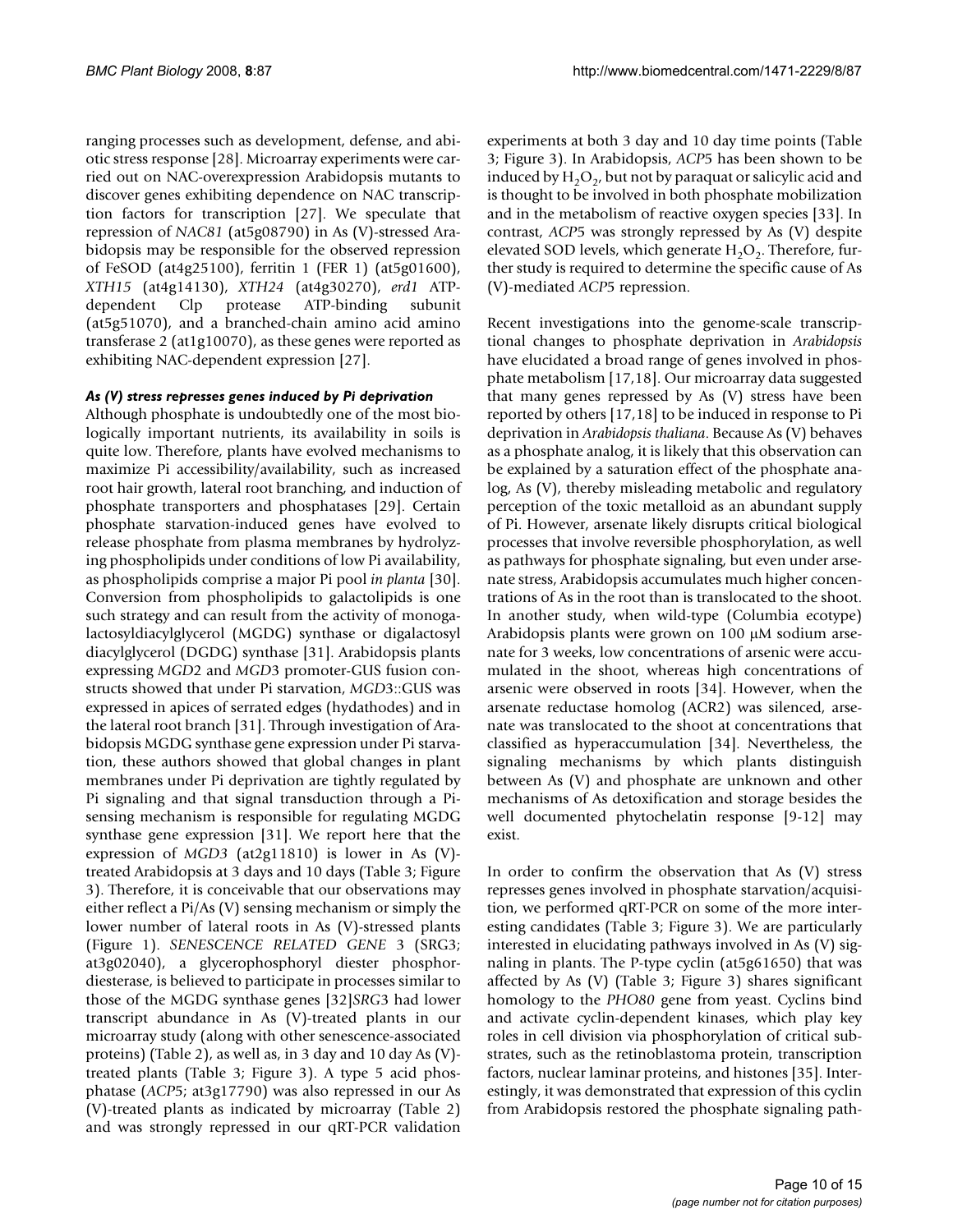way in a *PHO80*-deficient yeast mutant, suggesting a putative key Pi signaling role [\[36](#page-16-1)].

Protein kinases play crucial roles in signal transduction pathways in all eukaryotes [37]. At3g08720 (*ATPK*19) is one of two nearly identical kinase genes in Arabidopsis that encode for proteins that share high sequence homology with the mammalian 40S ribosomal protein kinases S6K1 and S6K2 [38]. *ATPK*19 was demonstrated to be the functional plant homolog of mammalian p70s6k when ectopic expression of this gene specifically phosphorylated ribosomal protein S6 derived from either plant or animal [39]. *ATPK*19 has recently been implicated as a crucial nodal point in a network evolved for integrating stress signals with plant growth regulation [40]. Lower expression levels observed for *ATPK*19 in As (V)-treated plants, which was most severe at day 3 (Table 3; Figure 3), lends us to conclude that As (V) stress may suppress plant growth through the downregulation of this growth-regulating kinase, possibly as a result of the chemical similarity between As (V) and phosphate. Alternatively, the downregulation of *ATPK*19 may result from the more general stress responses imposed by the toxic metalloid (e.g. oxidative stress, sulfhydryl group binding, etc.).

Our results are in agreement with the recently proposed ideas of Catarecha *et al*. [41] who studied an Arabidopsis mutant that displayed enhanced arsenic accumulation. These authors identified a Pi transporter (PHT1;1) mutant with a decreased rate of As (V) uptake and increased As (V) accumulation. By comparing gene expression of the mutant with wild-type plants, it was shown that in Arabidopsis, As (V) rapidly repressed genes involved in the Pi starvation response and induced the expression of other As (V)-responsive genes [41]. Interestingly, the repression of Pi starvation genes was shown to be specific for As (V), whereas the As (V)-induced genes were also induced by As (III). A model resulted that suggests arsenic acts via two separate signaling pathways [41]. Because of the chemical similarity of As (V) and Pi, As (V) fools the Pi sensor, thus initiating the repression of the Pi starvation response. Although our microarray experiments did not detect differential expression of any high-affinity Pi transporter, which may be due to differences in experimental approach, Catarecha *et al*. [41] illustrated the high sensitivity of the Pi transporter, PHT1;1, to As (V) and suggested that plants have evolved an As (V) sensing system whereby As (V) and Pi signaling pathways oppose each other to protect the plant from arsenic toxicity. Based on our results, it is conceivable that the P-type cyclin (at5g61650) and *ATPK*19 (at3g08720) may be involved in As (V) sensing, but further study is required to confirm this finding.

Our comparison of As (V)-repressed genes that have also been shown to be induced by Pi deprivation elucidate some promising candidates for future studies. For example, we are particularly interested in genes with unknown function that are strongly induced in both roots and leaves by Pi starvation (i.e. at1g73010; at1g17710; at2g04460; at5g20790; [17], supplemental data; [18]). Both at1g73010 and at1g17710 are described as phosphoric monoester hydrolases (see Availability and requirements section for URL), but to our knowledge, these have not been studied in this regard. Most recently, a study described gene networks for the Arabidopsis transcriptome based on the graphical Gaussian model of global-scale transcriptional studies [32]. In a constructed subnetwork of genes involved in phosphate starvation, SRG3, at1g73010, at3g17790 (ACP5), at2g11810, and at5g20790 were all closely linked, suggesting their critical roles in phosphate metabolism in Arabidopsis [32]. Based on their strong induction in response to Pi starvation [17,18], it is reasonable to conceive that at1g73010 and at1g17710 have evolved as Pi scavengers for increasing Pi availability. We have confirmed the downregulation of these genes in response to As (V) at both 3 and 10 day time points (Table 3; Figure 3). In this study, at2g04460 transcript levels were strongly repressed at 3 and 10 day time points, whereas at5g20790 was repressed at day 3 and day 10 (Table 3; Figure 3). Interestingly, at2g04460 encodes for a putative retroelement *pol* polyprotein that has been reported as highly expressed in salt overly sensitive (*sos*) Arabidopsis mutants [42]. Because the function of these two Pi starvation-induced genes is unknown, these putative gene candidates may provide opportunities for gaining insight into As (V)/Pi dynamics in *Arabidopsis thaliana*.

The data presented here have led to the development of new hypotheses for future research. The potential antagonistic effects of various arsenate and Pi concentrations on the expression of the aforementioned genes in Arabidopsis are poorly understood. Additionally, the efficiency of arsenate reduction and subsequent detoxification via phytochelatins or glutathione is poorly understood. Under conditions of arsenate stress (i.e., 100 μM), perhaps the cellular concentrations of arsenate surpass those that may be efficiently reduced by glutathione or arsenate reductase, thus allowing free arsenate to interfere with biological reactions that involve phosphate. Additionally, the selected arsenate concentration to employ in this study could have resulted in free arsenite after reduction *in vivo* that would likely have deleterious consequences. Therefore, it is reasonable to conceive that the observed transcriptional responses, as well as the impaired phenotype seen in this study, may be reflective of either arsenate, arsenite, or both.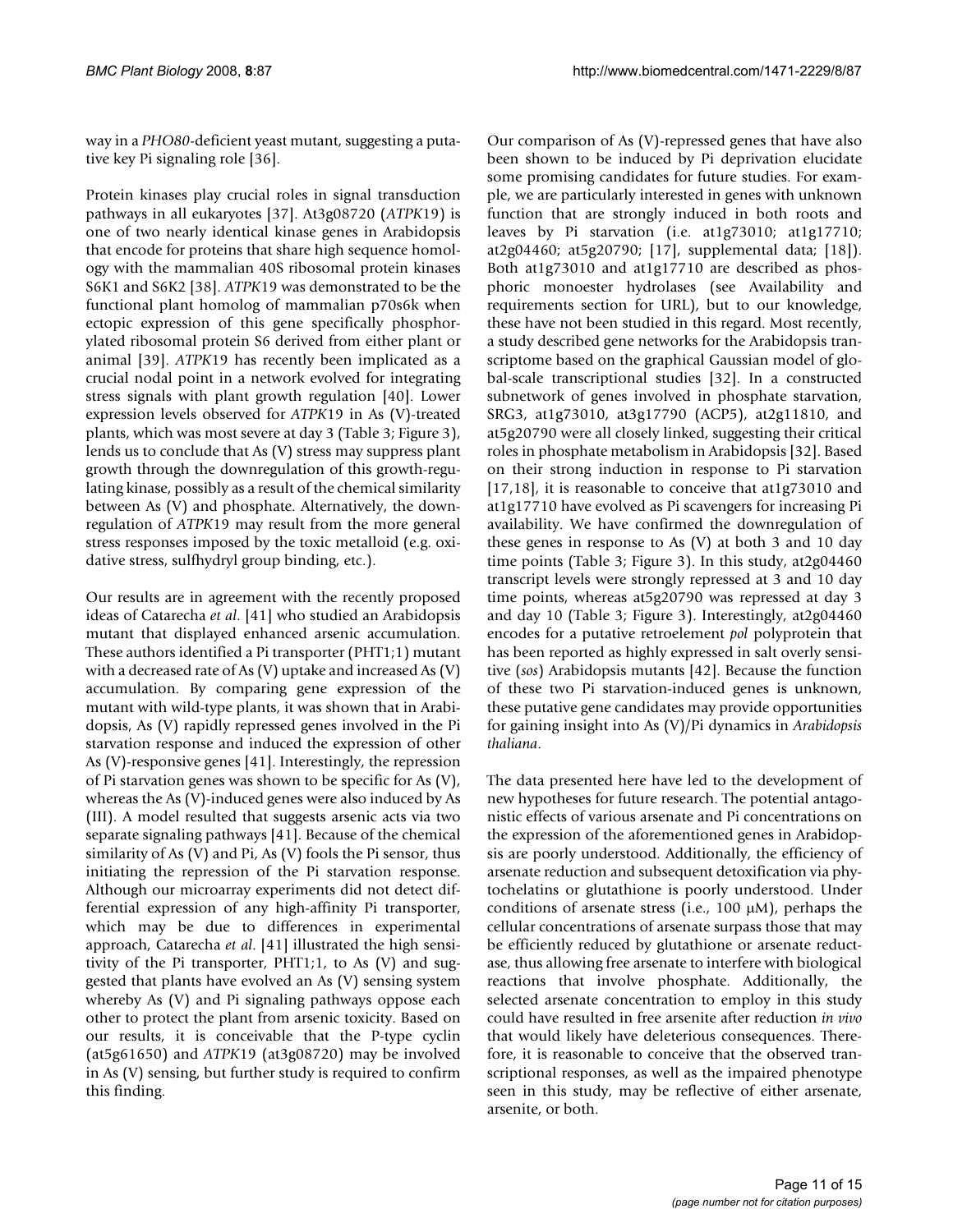# **Conclusion**

Our data show that in Arabidopsis, Cu/Zn SODs are strongly induced in response to As (V) stress, while Fe SOD expression is repressed. We also demonstrate that As (V) stress results in the repression of genes involved in phosphate acquisition, redistribution, and phosphorylation, which supports a recent study [41] that suggests As (V) and Pi signaling pathways act in opposition to protect plant health. Although this study identifies some interesting targets for exploring As (V) metabolism, further studies using Arabidopsis mutants with altered expression of these genes are necessary to elucidate their biological significance, as well as to clarify new pathways involved in arsenic signaling in plants.

# **Methods**

## *Plants and growth conditions*

Seeds of *Arabidopsis thaliana* ecotype Columbia plants were surface sterilized and plated on agar-solidified MS culture medium supplemented with B5 vitamins, 10% sucrose, 2% Gelrite®, pH 5.8. Phosphate is supplied as 1.25 mM  $KH_2PO_4$  in the culture medium. Arsenic-treated plates were supplemented with 100 μM potassium arsenate (Sigma) according to a previously determined sublethal growth response curve. Plates were cold stratified at 4°C for 24 hrs and then placed in a growth chamber at 25°C under a 16 hr photoperiod. At each time point (3 d, 10 d), 2 g of whole plant material (shoots + roots) was harvested from each plate, frozen in liquid nitrogen, and subjected to RNA isolation using Trizol® reagent (Invitrogen, Carlsbad, CA) according to manufacturer's protocol. A total of three biological replicates were assayed (3 control, 3 treated) where each pooled 2 g sample represented a single biological replicate.

#### *Microarray experiments and aRNA labeling*

Total RNA from six biological replicates were purified using RNeasy MiniElute columns (Qiagen, Valencia, CA). A total of 1.25 μg of purified total RNA was subjected to Aminoallyl Message Amp II kit (Ambion, Austin, TX) first strand cDNA synthesis, second strand synthesis, and *in vitro* transcription for amplified RNA (aRNA) synthesis. aRNA was purified according to manufacturers protocol (Ambion, Austin, TX) and quantified using a Nanodrop spectrophotometer. Two 4 μg samples of aRNA were labeled with Cy3 and Cy5 monoreactive dyes (Amersham Pharmacia, Pittsburgh, PA) in order to conduct a dye swap technical replicate for each biological replicate. Each aRNA sample was brought to dryness in a Speedvac and dissolved in 5  $\mu$ L of 0.2 M NaHCO<sub>3</sub> buffer. Five microliters of Cy3 or Cy5 (in DMSO) was added to each sample and incubated for 2 hrs in the dark at RT. Labeled aRNA was purified according to kit instructions (Ambion, Austin, TX) and quantified using the Nanodrop spectrophotometer. One-hundred pmol Cy3- and Cy5-labeled aRNA

targets were denatured by incubating at 65°C for 5 min and added to a hybridization mix containing 9 μl 20× SSC, 5.4 μl Liquid Block (Amersham Pharmacia, Pittsburgh, PA), and 3.6 μl 2% SDS for a 90 μl total volume.

# *Hybridization and data analysis*

Microarrays comprised of 70-mer oligonucleotides obtained from the University of Arizona (see Availability and requirements section for URL) were immobilized by rehydrating the slide over a 50°C waterbath for 10 s and snap drying on a 65°C heating block for 5 s for a total of four times. Slides were UV-crosslinked at 180 mJ in a UV cross-linker (Stratagene, La Jolla, CA). The slides were then washed in 1% SDS, dipped in 100% EtOH five times followed by 3 min shaking. Slides were spun dry at 1000 rpm for 2 minutes and immediately placed in a lightproof box. The 90 μl hybridization mix was pipetted onto a microarray slide underneath a lifterslip (Lifterslip, Portsmouth, NH) and placed in a hybridization chamber (Corning, Corning, NY) overnight at 55°C. After hybridization, slides were washed in 2× SSC, 0.5% SDS for 5 minutes at 55°C, 0.5× SSC for 5 minutes at room temperature, and 0.05× SSC for 5 minutes at room temperature. Slides were then spun dry at 1000 rpm in a Sorvall centrifuge and scanned with a GenePix 4000B scanner (Axon Instruments, Inc., Union City, CA). The intensity variation was removed by fitting a loess regression using SAS 9.1 (SAS, Cary, NC). Data were log-2 transformed and statistically analyzed using rank product statistics as described by [43] to identify differentially expressed genes. Bioconductor Rank Prod package was used to perform the rank product analysis [44,45]. Significantly different genes reported in this study exhibited  $P < 0.001$ , as designated by the rank product analysis. The false discovery rate (FDR) [46] value obtained was based on 10,000 random permutations. Since 10,000 random permutations was very computer intensive, 1000 random permutations were performed 10 different times each time starting with a different random seed number and the average FDR value calculated was used for further analysis. The genes that had FDR values less than or equal to 0.01 were considered as differentially expressed. Data for all microarray experiments were submitted to the NCBI GEO microarray database and can be viewed under the accession GSE10425.

# *Microarray Data Quality Control*

Global gene expression profiling comparing arsenatetreated *Arabidopsis* plants with control was carried out to better understand the mechanisms of plant response to arsenate stress and to identify genes involved in arsenic metabolism. For microarray data quality control, we examined both dye dependent effects and distribution of the ratio after normalization. We have included an additional file that illustrates the quality of microarray experiments, as well as the overall gene expression pattern [see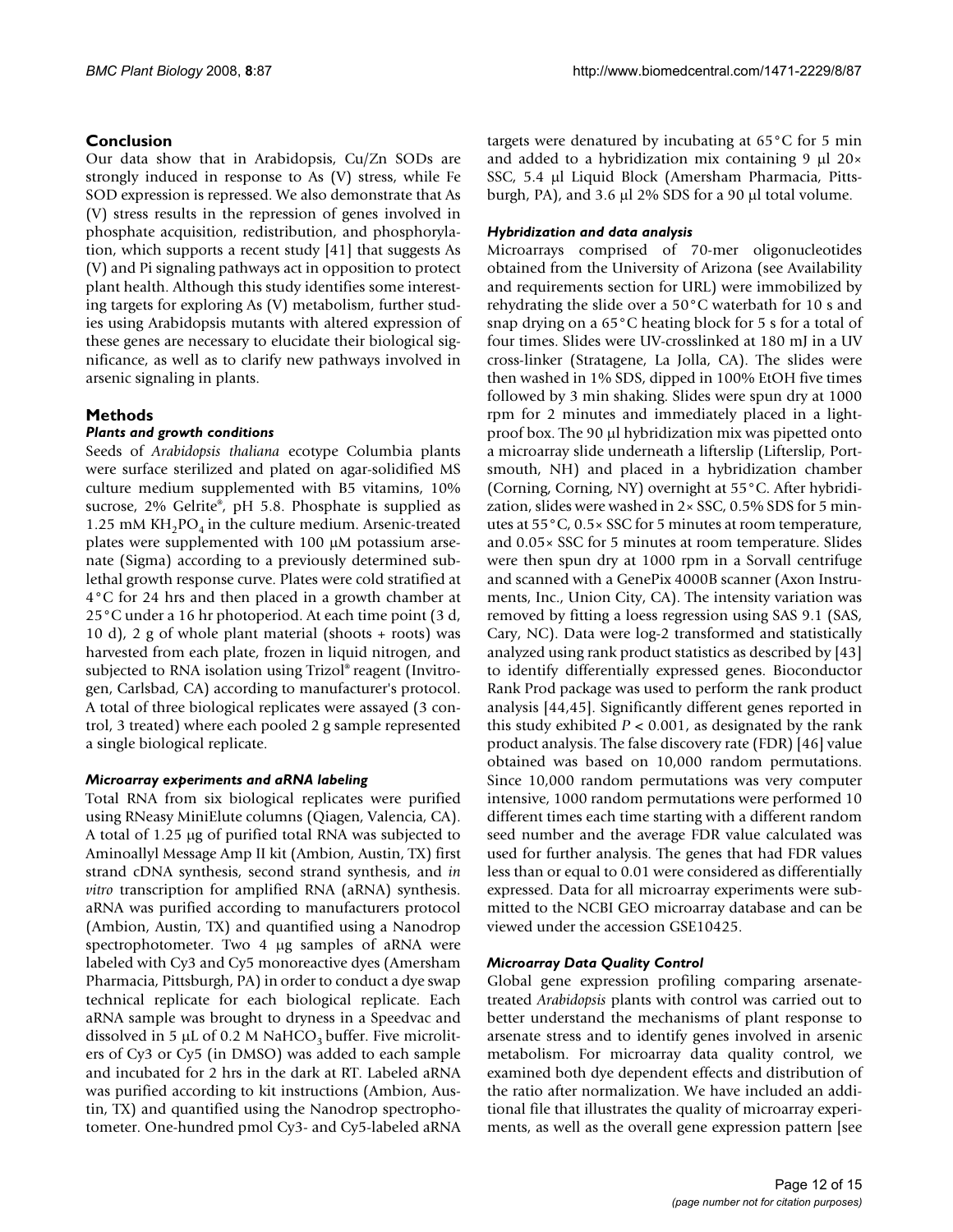Additional file 2]. Additional file 2a shows the normalized M vs. A plot, which was generated as a scatter plot of log intensity ratios  $M = log_2 (R/G)$  versus average log intensities  $A = log_2(R^*G)/2$ , where R and G represent the fluorescence intensities in the Cy3 and Cy5 channels, respectively [47]. As shown by the figure, Loess normalization effectively removed dye dependent effects in the microarray and rendered evenly distributed ratios across all signal intensities. The histogram suggests a normal distribution of the logarithm 2-based transformed ratio [see Additional file 2b]. Overall, the microarray experiments generated high quality data without significant dyedependent effects and skewness of ratio distribution.

#### *Gene ontology analysis*

Gene ontology annotations were translated from microarray data using the GO annotations bioinformatics tool available at The Arabidopsis Information Resource Web site <http://www.arabidopsis.org/tools/> where results were based on molecular function.

#### *RT-PCR amplification*

Total RNA was extracted from *Arabidopsis thaliana* ecotype Columbia grown for ten days as described for the microarray experiment. Five micrograms of total RNA was reverse-transcribed with oligo( $dT_{20}$  primers using the Superscript III first-strand cDNA synthesis kit (Invitrogen, Carlsbad, CA). RT PCR was performed using the ABI 7000 Sequence Detection System (Applied Biosystems, Foster City, CA). PCR was performed in a 15 μl reaction volume containing Power Sybr® PCR mix (Applied Biosystems, Foster City, CA) and gene-specific primers were designed with PrimerExpress software. Actin was used as the reference gene, and the primer sequences for *Arabidopsis* actin gene were AGTGGTCGTACAACCGGTATTGT (F) and GAGGAAGAGCATTCCCCTCGTA (R). After the RT PCR experiment, Ct number was extracted for both reference gene and target gene with auto baseline and manual threshold.

#### *Cluster Analysis*

The cluster analysis was conducted with MultiExperiment viewer Version 4.0 (TIGR, Rockville, MD) with logarithm 2 transformed ratio of treated vs. control samples from real-time PCR. The complete linkage hierarchical cluster was used to cluster the genes only. The color scheme is as shown in the figure, with repressed genes shown as green and red color indicating induced genes.

#### *SOD activity assay*

Total soluble protein was extracted from whole *Arabidopsis* plants (root + shoot) grown on plates as described above that were harvested at each respective time point. Total soluble protein was quantified by the method of Bradford [48] using BSA as a standard and 50 μg samples were loaded. Bovine SOD (Sigma) was used in each gel to serve as a positive control for SOD activity. Following electrophoretic separation on a 10% non-denaturing polyacrylamide gel, SOD activity was determined as described by Beauchamp and Fridovich (1971) and modified by Azevedo *et al*. [49]. The gels were rinsed with DDI water and incubated in the dark for 30 min at room temperature in a reaction mixture containing 50 mM potassium phosphate buffer (pH 7.8), 1 mM EDTA, 0.05 mM riboflavin, 0.1 mM nitroblue tetrazolium and 0.3%  $(v/v)$ TEMED. Following incubation, gels were rinsed with DDI water and illuminated in water until SOD bands were visible. The gels were then immersed in a  $6\%$  (v/v) acetic acid solution to stop the reaction. To confirm specificity of Cu/Zn-SOD activity,  $H_2O_2$  and KCN were used as inhibitors as described by Azevedo *et al*. [49] and modified by Vitoria *et al*. [50]. Mn-SOD is resistant to both inhibitors, Fe-SOD is resistant to KCN and inhibited by  $H_20_2$ , and Cu/Zn-SOD is inhibited by both inhibitors, thus allowing classification of SOD activity. Prior to SOD staining, gels containing lanes in triplicate were cut into three parts; one gel was treated as described above, the second and third parts were incubated for 20 min in 100 mM potassium phosphate buffer (pH 7.8) containing either 2 mM KCN or 5 mM  $H_2O_2$ , respectively. Following incubation, gels were rinsed with DDI water and then stained for SOD activity.

# **Availability and requirements**

US Environmental Protection Agency: [http://](http://www.atsdr.cdc.gov/cercla/05list.html) [www.atsdr.cdc.gov/cercla/05list.html](http://www.atsdr.cdc.gov/cercla/05list.html)

University of Arizona: <http://ag.arizona.edu/microarray/>

The Arabidopsis Information Resource: [http://www.ara](http://www.arabidopsis.org/tools/) [bidopsis.org/tools/](http://www.arabidopsis.org/tools/)

#### **Authors' contributions**

Jason Abercrombie conceived of the study, its experimental design, and overall data interpretation and drafting of the manuscript. Matt Halfhill contributed to the experimental design, data interpretation, and technical assistance. Priya Ranjan, Murali Rao, and Arnold Saxton all conducted the non-parametric statistical analyses of the microarray data and reprogrammed the RankProd package to carry out 10,000 random permutations of the data and provided intellectual input for the statistical interpretation of the data. C. Neal Stewart, Jr. supervised organization of the manuscript, provided critical analyses of the data, and gave final approval of its readiness for submission. All authors read and approved the final manuscript.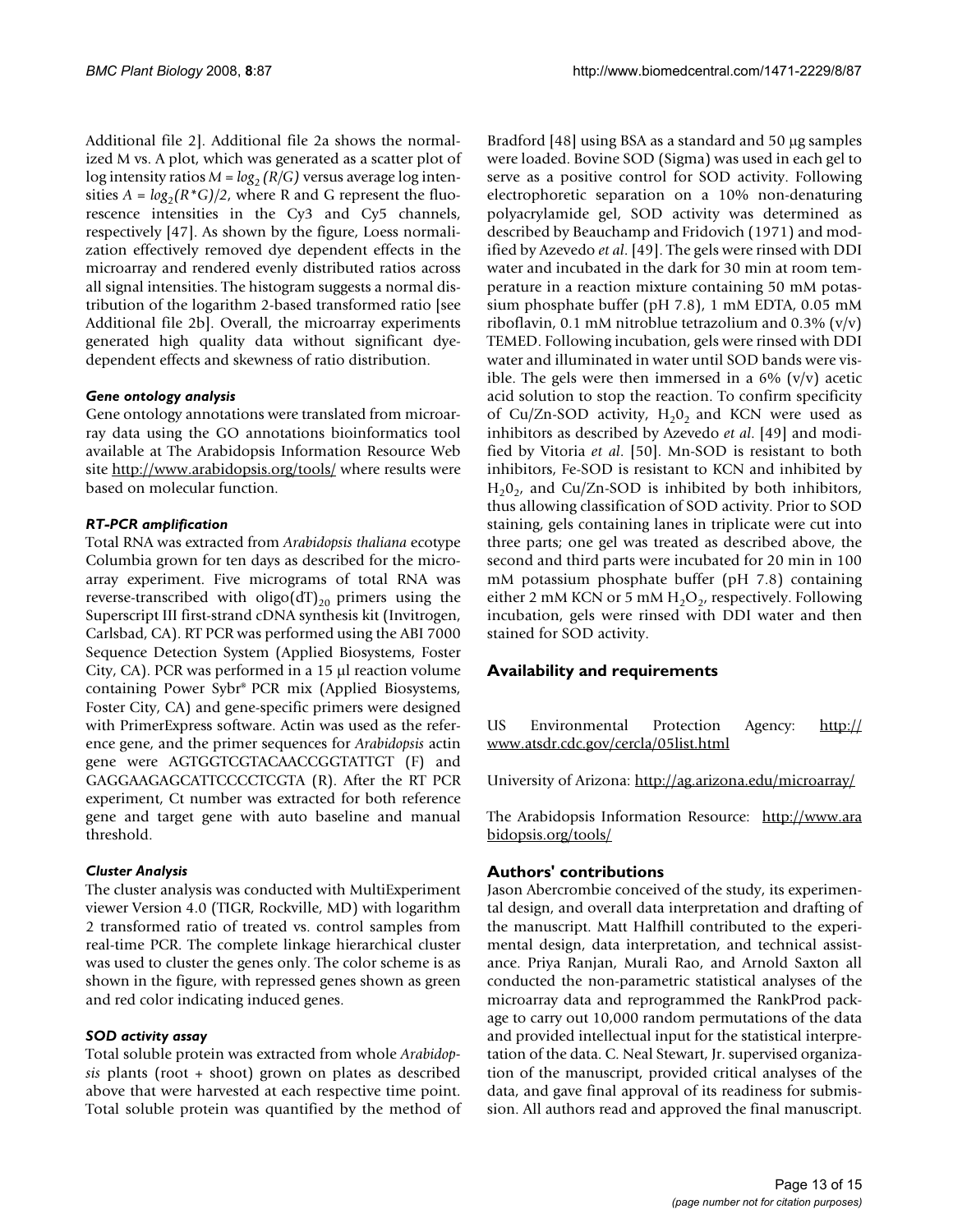#### **Additional material**

#### **Additional file 1**

*Functional characterization of differentially expressed* A. thaliana *genes in response to As (V) stress.* Click here for file [\[http://www.biomedcentral.com/content/supplementary/1471-](http://www.biomedcentral.com/content/supplementary/1471-2229-8-87-S1.pdf) 2229-8-87-S1.pdf]

#### **Additional file 2**

*Microarray quality control for chips used in this study.* Click here for file [\[http://www.biomedcentral.com/content/supplementary/1471-](http://www.biomedcentral.com/content/supplementary/1471-2229-8-87-S2.pdf) 2229-8-87-S2.pdf]

#### **Additional file 3**

*Complete microarray dataset for genes induced by As (V).* Click here for file [\[http://www.biomedcentral.com/content/supplementary/1471-](http://www.biomedcentral.com/content/supplementary/1471-2229-8-87-S3.xls) 2229-8-87-S3.xls]

#### **Additional file 4**

*Complete microarray dataset for genes repressed by As (V).* Click here for file [\[http://www.biomedcentral.com/content/supplementary/1471-](http://www.biomedcentral.com/content/supplementary/1471-2229-8-87-S4.xls) 2229-8-87-S4.xls]

#### **Acknowledgements**

We appreciate our collaborators at Edenspace Systems Corporation for their valuable cooperation, especially, Mark Elless, David Lee, and Bruce Ferguson. We thank Laura Abercrombie and Reggie Millwood for technical assistance. Funding was provided by NIH and NSF grants as well as the Tennessee Agriculture Experiment Station and the Ivan Racheff Endowment. We would also like to thank the BMC Plant Biology editors and 4 anonymous reviewers for their thorough reviews and constructive criticism of this manuscript.

#### **References**

- 1. Moore L, Fleishcher M, Woolson E: **Distribution of arsenic in the Environment.** In *Medical and Biologic Effects of Environmental Pollutants: Arsenic* Edited by: Grossblatt N. Washington, D.C.: National Academy of Sciences; 1977:16-26.
- 2. International Agency for Research on Cancer: **Monograph of the evaluation of carcinogenic risk to humans – Overall evaluation of carcinogenicity.** *An update of IARC monographs 1 to 42. Lyon*
- . 3. Chakraborti D, Mukherjee SC, Pati S, Sengupta MK, Rahman MM, Chowdhury UK, Lodh D, Chanda CR, Chakraborti AK, Basu GK: **[Arsenic groundwater contamination in Middle Ganga Plain,](http://www.ncbi.nlm.nih.gov/entrez/query.fcgi?cmd=Retrieve&db=PubMed&dopt=Abstract&list_uids=12842773) [Bihar, India: a future danger?](http://www.ncbi.nlm.nih.gov/entrez/query.fcgi?cmd=Retrieve&db=PubMed&dopt=Abstract&list_uids=12842773)** *Environ Health Perspect* 2003, **111:**1194-1201.
- 4. Mukhopadhyay R, Rosen B, Phung L, Silver S: **[Microbial arsenic:](http://www.ncbi.nlm.nih.gov/entrez/query.fcgi?cmd=Retrieve&db=PubMed&dopt=Abstract&list_uids=12165430) [from geocycles to genes and enzymes.](http://www.ncbi.nlm.nih.gov/entrez/query.fcgi?cmd=Retrieve&db=PubMed&dopt=Abstract&list_uids=12165430)** *FEMS Microbiol Rev* 2002, **26:**311-325.
- 5. National Research Council: **Arsenic in drinking water.** National Academy Press: Washington, D.C; 1999.
- <span id="page-15-0"></span>6. Quaghebeur M, Rengel Z: **The distribution of arsenate and arsenite in shoots and roots of** *Holcus lanatus* **[is influenced by](http://www.ncbi.nlm.nih.gov/entrez/query.fcgi?cmd=Retrieve&db=PubMed&dopt=Abstract&list_uids=12857839) [arsenic tolerance and arsenate and phosphate supply.](http://www.ncbi.nlm.nih.gov/entrez/query.fcgi?cmd=Retrieve&db=PubMed&dopt=Abstract&list_uids=12857839)** *Plant Phys* 2003, **132:**1600-1609.
- 7. Ullrich-Eberius C, Sanz A, Novacky A: **Evaluation of arsenate- and vanadate-associated changes of electrical membrane poten-**

**tial and phosphate transport in** *Lemna gibba***-G1.** *J Exp Bot* 1989, **40:**119-128.

- 8. Meharg A, Hartley-Whitaker J: **Arsenic uptake and metabolism in arsenic-resistant and non-resistant plant species.** *New Phytologist* 2002, **154:**29-43.
- 9. Pickerling I, Prince R, George M, Smith R, George G, Salt D: **[Reduc](http://www.ncbi.nlm.nih.gov/entrez/query.fcgi?cmd=Retrieve&db=PubMed&dopt=Abstract&list_uids=10759512)[tion and coordination of arsenic in Indian mustard.](http://www.ncbi.nlm.nih.gov/entrez/query.fcgi?cmd=Retrieve&db=PubMed&dopt=Abstract&list_uids=10759512)** *Plant Phys* 2000, **122:**1171-1177.
- 10. Grill E, Loffler S, Winnaker E, Zenk M: **Phytochelatins, the heavymetal-binding peptides of plants, are synthesized from glutathione by a specific** γ**[-glutamylcysteine dipeptidyl](http://www.ncbi.nlm.nih.gov/entrez/query.fcgi?cmd=Retrieve&db=PubMed&dopt=Abstract&list_uids=16594069) [transpeptidase \(phytochelatin synthase\).](http://www.ncbi.nlm.nih.gov/entrez/query.fcgi?cmd=Retrieve&db=PubMed&dopt=Abstract&list_uids=16594069)** *Proc Natl Acad Sci USA* 1989, **86:**6838-6842.
- 11. Schmoger M, Oven M, Grill E: **Detoxification of arsenic by phytochelatins in plants.** *Plant Phys* 2000, **122:**793-801.
- 12. Hartley-Whitaker J, Ainsworth G, Vooijs R, Ten Bookum W, Schat H, Meharg AA: **Phytochelatins are involved in differential arsenate tolerance in** *Holcus lanatus***[.](http://www.ncbi.nlm.nih.gov/entrez/query.fcgi?cmd=Retrieve&db=PubMed&dopt=Abstract&list_uids=11351093)** *Plant Physiol* 2001, **126:**299-306.
- <span id="page-15-1"></span>13. Kertulis-Tartar GM, Ma LQ, Tu C, Chirenje T: **Phytoremediation of an arsenic-contaminated site using** *Pteris vittata* **[L.: a two](http://www.ncbi.nlm.nih.gov/entrez/query.fcgi?cmd=Retrieve&db=PubMed&dopt=Abstract&list_uids=17305305)[year study.](http://www.ncbi.nlm.nih.gov/entrez/query.fcgi?cmd=Retrieve&db=PubMed&dopt=Abstract&list_uids=17305305)** *Int J Phytoremediation* 2006, **8:**311-322.
- Tu C, Ma LQ, Bondada B: [Arsenic accumulation in the hyperac](http://www.ncbi.nlm.nih.gov/entrez/query.fcgi?cmd=Retrieve&db=PubMed&dopt=Abstract&list_uids=12371185)**[cumulator Chinese brake and its utilization potential for](http://www.ncbi.nlm.nih.gov/entrez/query.fcgi?cmd=Retrieve&db=PubMed&dopt=Abstract&list_uids=12371185) [phytoremediation.](http://www.ncbi.nlm.nih.gov/entrez/query.fcgi?cmd=Retrieve&db=PubMed&dopt=Abstract&list_uids=12371185)** *J Environ Qual* 2002, **31:**1671-1675.
- 15. Wei CY, Chen TB: **[Arsenic accumulation by two brake ferns](http://www.ncbi.nlm.nih.gov/entrez/query.fcgi?cmd=Retrieve&db=PubMed&dopt=Abstract&list_uids=16297966) [growing on an arsenic mine and their potential in phytore](http://www.ncbi.nlm.nih.gov/entrez/query.fcgi?cmd=Retrieve&db=PubMed&dopt=Abstract&list_uids=16297966)[mediation.](http://www.ncbi.nlm.nih.gov/entrez/query.fcgi?cmd=Retrieve&db=PubMed&dopt=Abstract&list_uids=16297966)** *Chemosphere* 2006, **63:**1048-1053.
- 16. Beauchamp C, Fridovich I: **[Superoxide dismutase: Improved](http://www.ncbi.nlm.nih.gov/entrez/query.fcgi?cmd=Retrieve&db=PubMed&dopt=Abstract&list_uids=4943714) [assays and an assay applicable to acrylamide gels.](http://www.ncbi.nlm.nih.gov/entrez/query.fcgi?cmd=Retrieve&db=PubMed&dopt=Abstract&list_uids=4943714)** *Anal Chem* 1971, **44:**276-287.
- 17. Misson J, Raghothama KG, Jain A, Jouhet J, Block MA, Bligny R, Ortet P, Creff A, Somerville S, Rolland N, Doumas P, Nacry P, Herrerra-Estrella L, Nussaume L, Thibaud MC: **A genome-wide transcriptional analysis using** *Arabidopsis thaliana* **[Affymetrix gene](http://www.ncbi.nlm.nih.gov/entrez/query.fcgi?cmd=Retrieve&db=PubMed&dopt=Abstract&list_uids=16085708) [chips determined plant responses to phosphate deprivation.](http://www.ncbi.nlm.nih.gov/entrez/query.fcgi?cmd=Retrieve&db=PubMed&dopt=Abstract&list_uids=16085708)** *Proc Natl Acad Sci USA* 2005, **102:**11934-11939.
- 18. Morcuende R, Bari R, Gibon Y, Zheng W, Pant BD, Blasing O, *et al.*: **[Genome-wide reprogramming of metabolism and regula](http://www.ncbi.nlm.nih.gov/entrez/query.fcgi?cmd=Retrieve&db=PubMed&dopt=Abstract&list_uids=17177879)tory networks of Arabidopsis in response to phosphorus.** *Plant Cell Environ* 2007, **30:**85-112.
- 19. Zimeri AM, Dhankher OP, McCaig B, Meagher RB: **[The plant MT1](http://www.ncbi.nlm.nih.gov/entrez/query.fcgi?cmd=Retrieve&db=PubMed&dopt=Abstract&list_uids=16240177) [metallothioneins are stabilized by binding cadmiums and are](http://www.ncbi.nlm.nih.gov/entrez/query.fcgi?cmd=Retrieve&db=PubMed&dopt=Abstract&list_uids=16240177) [required for cadmium tolerance and accumulation.](http://www.ncbi.nlm.nih.gov/entrez/query.fcgi?cmd=Retrieve&db=PubMed&dopt=Abstract&list_uids=16240177)** *Plant Mol Biol* 2005, **58:**839-855.
- 20. Passardi F, Cosio C, Penel C, Dunand C: **[Peroxidases have more](http://www.ncbi.nlm.nih.gov/entrez/query.fcgi?cmd=Retrieve&db=PubMed&dopt=Abstract&list_uids=15856234) [functions than a Swiss army knife.](http://www.ncbi.nlm.nih.gov/entrez/query.fcgi?cmd=Retrieve&db=PubMed&dopt=Abstract&list_uids=15856234)** *Plant Cell Rep* 2005, **24:**255-265.
- 21. Hei TK, Liu SX, Waldren C: **[Mutagenicity of arsenic in mamma](http://www.ncbi.nlm.nih.gov/entrez/query.fcgi?cmd=Retrieve&db=PubMed&dopt=Abstract&list_uids=9653147)[lian cells: role of reactive oxygen species.](http://www.ncbi.nlm.nih.gov/entrez/query.fcgi?cmd=Retrieve&db=PubMed&dopt=Abstract&list_uids=9653147)** *Proc Natl Acad Sci USA* 1998, **95:**8103-8107.
- 22. Liu SX, Athar M, Lippai I, Waldren C, Hei TK: **[Induction of oxyrad](http://www.ncbi.nlm.nih.gov/entrez/query.fcgi?cmd=Retrieve&db=PubMed&dopt=Abstract&list_uids=11172004)[icals by arsenic: implication for mechanism of genotoxicity.](http://www.ncbi.nlm.nih.gov/entrez/query.fcgi?cmd=Retrieve&db=PubMed&dopt=Abstract&list_uids=11172004)** *Proc Natl Acad Sci USA* 2001, **98:**1643-1648.
- 23. Qian Y, Castranova V, Shi X: **[New perspectives in arsenic](http://www.ncbi.nlm.nih.gov/entrez/query.fcgi?cmd=Retrieve&db=PubMed&dopt=Abstract&list_uids=12888263)[induced cell signal transduction.](http://www.ncbi.nlm.nih.gov/entrez/query.fcgi?cmd=Retrieve&db=PubMed&dopt=Abstract&list_uids=12888263)** *J Inorg Biochem* 2003, **96:**271-278.
- 24. Mylona PV, Polidoros AN, Scandalios JG: **[Modulation of antioxi](http://www.ncbi.nlm.nih.gov/entrez/query.fcgi?cmd=Retrieve&db=PubMed&dopt=Abstract&list_uids=9741595)[dant responses by arsenic in maize.](http://www.ncbi.nlm.nih.gov/entrez/query.fcgi?cmd=Retrieve&db=PubMed&dopt=Abstract&list_uids=9741595)** *Free Radic Biol Med* 1998, **25:**576-585.
- 25. Srivastava M, Ma LQ, Singh N, Singh S: **[Antioxidant responses of](http://www.ncbi.nlm.nih.gov/entrez/query.fcgi?cmd=Retrieve&db=PubMed&dopt=Abstract&list_uids=15781440) [hyper-accumulator and sensitive fern species to arsenic.](http://www.ncbi.nlm.nih.gov/entrez/query.fcgi?cmd=Retrieve&db=PubMed&dopt=Abstract&list_uids=15781440)** *J Exp Bot* 2005, **56(415):**1335-1342.
- <span id="page-15-2"></span>26. Cao X, Ma LQ, Tu C: **Antioxidant responses to arsenic in the arsenic-hyperaccumulator Chinese brake fern (***Pteris vittata* **[L.\).](http://www.ncbi.nlm.nih.gov/entrez/query.fcgi?cmd=Retrieve&db=PubMed&dopt=Abstract&list_uids=14720474)** *Env Poll* 2004, **128:**317-325.
- 27. Tran LS, Nakashima K, Sakuma Y, Simpson SD, Fujita Y, Maruyama K, Fujita M, Seki M, Shinozaki K, Yamaguchi-Shinozaki K: **Isolation and functional analysis of** *Arabidopsis* **[stress-inducible NAC tran](http://www.ncbi.nlm.nih.gov/entrez/query.fcgi?cmd=Retrieve&db=PubMed&dopt=Abstract&list_uids=15319476)[scription factors that bind to a drought-responsive cis-ele](http://www.ncbi.nlm.nih.gov/entrez/query.fcgi?cmd=Retrieve&db=PubMed&dopt=Abstract&list_uids=15319476)ment in the early responsive to dehydration stress 1 [promoter.](http://www.ncbi.nlm.nih.gov/entrez/query.fcgi?cmd=Retrieve&db=PubMed&dopt=Abstract&list_uids=15319476)** *Plant Cell* 2004, **16:**2481-2498.
- 28. Olsen AN, Ernst HA, Leggio LL, Skriver K: **[NAC transcription fac](http://www.ncbi.nlm.nih.gov/entrez/query.fcgi?cmd=Retrieve&db=PubMed&dopt=Abstract&list_uids=15708345)[tors: structurally distinct, functionally diverse.](http://www.ncbi.nlm.nih.gov/entrez/query.fcgi?cmd=Retrieve&db=PubMed&dopt=Abstract&list_uids=15708345)** *Trends Plant Sci* 2005, **10:**79-87.
- 29. Abel K, Anderson RA, Shears SB: **[Phosphatidylinositol and inosi](http://www.ncbi.nlm.nih.gov/entrez/query.fcgi?cmd=Retrieve&db=PubMed&dopt=Abstract&list_uids=11493657)[tol phosphate metabolism.](http://www.ncbi.nlm.nih.gov/entrez/query.fcgi?cmd=Retrieve&db=PubMed&dopt=Abstract&list_uids=11493657)** *J Cell Sci* 2001, **114:**2207-2208.